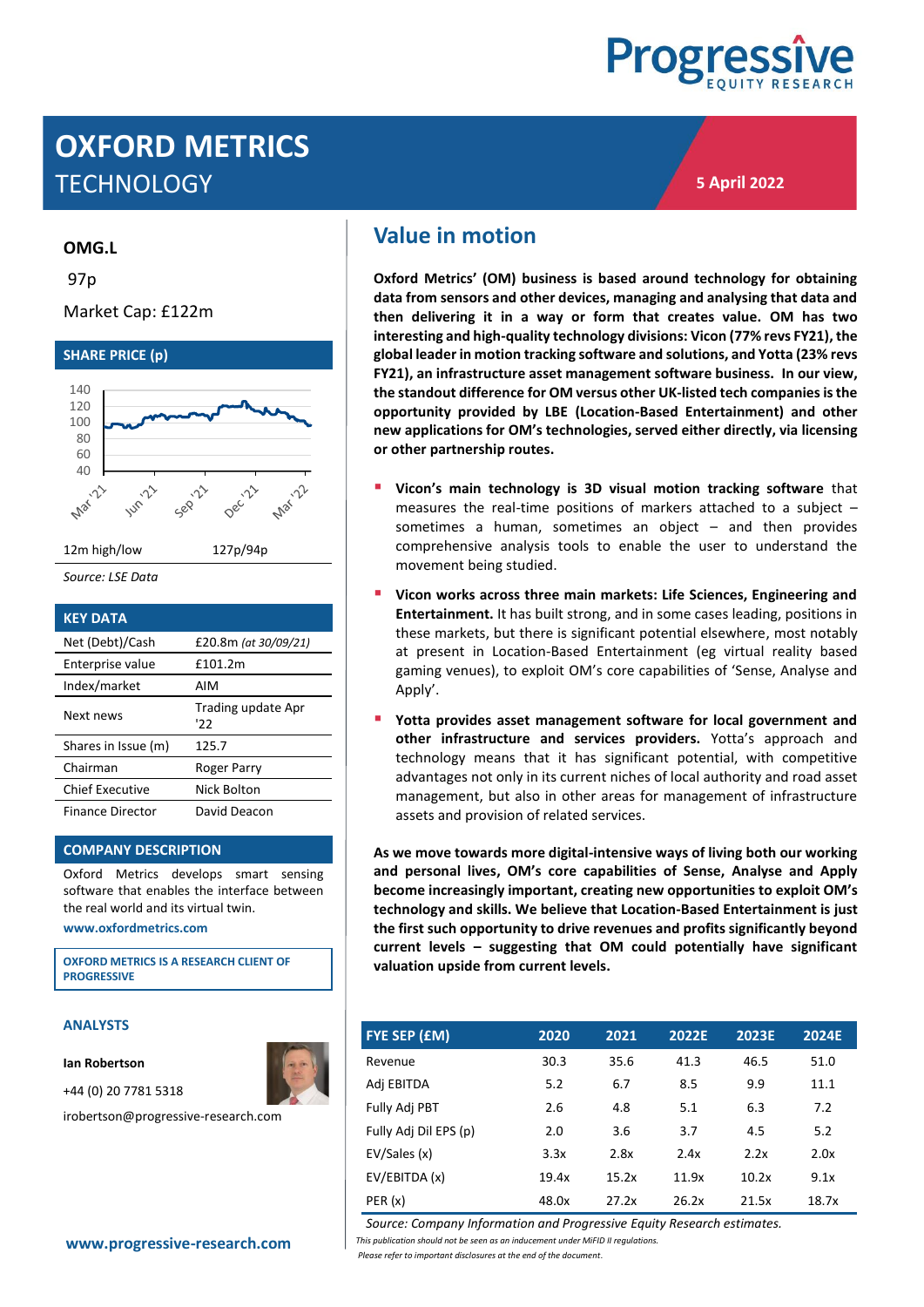

| Vicon - threat / opportunity of alternative technologies10 |  |
|------------------------------------------------------------|--|
|                                                            |  |
|                                                            |  |
|                                                            |  |
|                                                            |  |
|                                                            |  |
|                                                            |  |
|                                                            |  |
|                                                            |  |
|                                                            |  |
|                                                            |  |
|                                                            |  |
|                                                            |  |
|                                                            |  |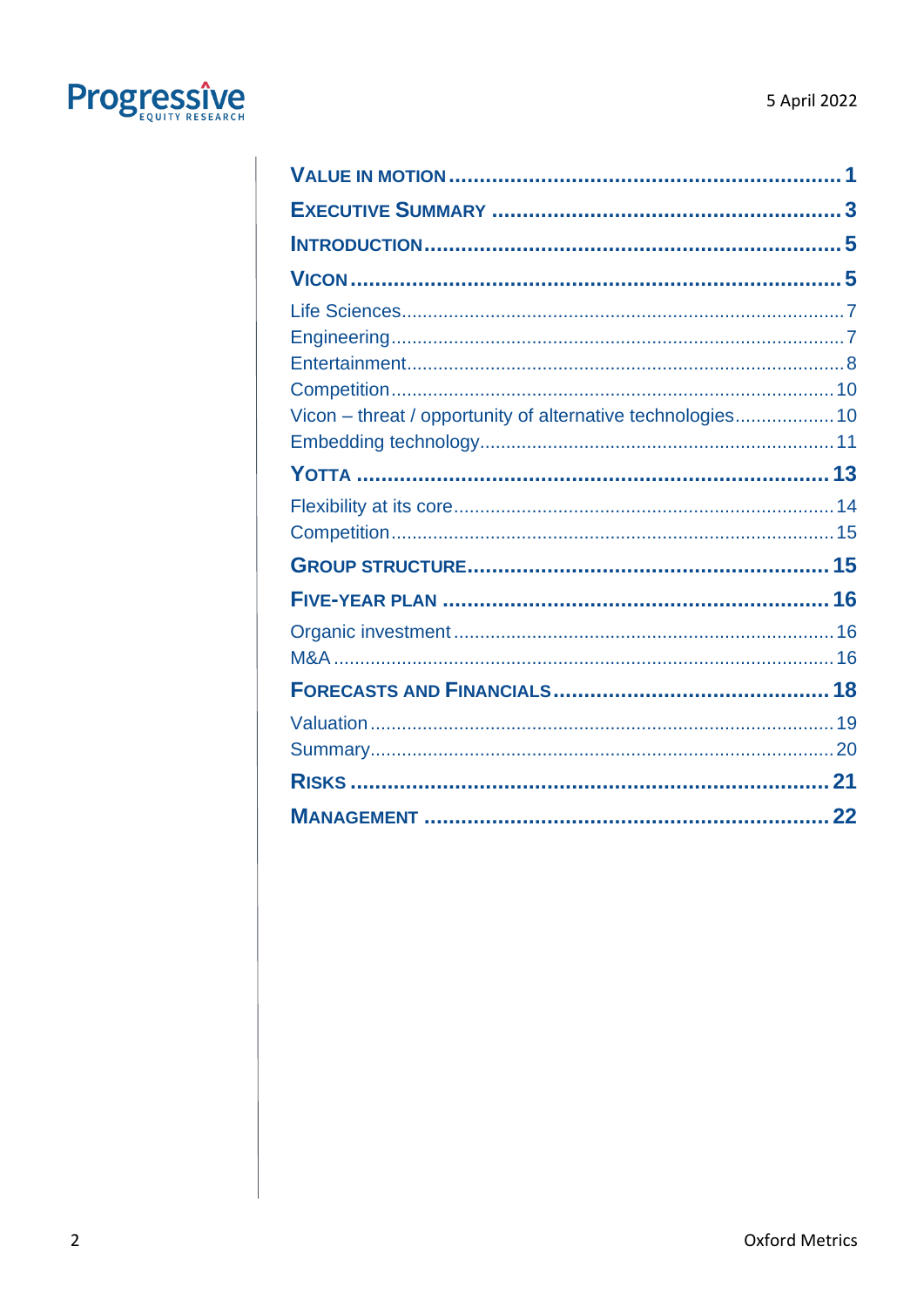

## <span id="page-2-0"></span>**Executive Summary**

Oxford Metrics' (OM) business is based around technology for obtaining data from sensors and other devices, managing and analysing that data and then delivering it in a way or form that creates value. Management regards the ability to analyse high-speed and/or highvolume data as OM's crown jewels, and sets out the three core capabilities of the group as Sense, Analyse and Apply.

OM is made up of two divisions: Vicon, the global leader in motion tracking software and solutions, and Yotta, an infrastructure asset management software business.

#### **Vicon – motion capture technology (FY21: 77% revenues, 90% divisional profits)**

Vicon's main technology is 3D visual motion tracking software that measures the real-time positions of markers attached to a subject – sometimes a human, sometimes an object – and then provides comprehensive analysis tools to enable the user to understand the movement being studied. Vicon works across three main markets: Life Sciences, Engineering and Entertainment.

- **Life Sciences.** OM's technology is applied in a range of applications within life sciences, which covers orthopaedics, physiotherapy, sports medicine and coaching, and animal biomechanics.
- **Engineering.** OM's technology finds applications in an industrial environment in a number of ways, including tracking UAVs (drones), evaluating product designs for customer usage and efficiency of assembly.
- **Entertainment.** In the entertainment sector, Vicon's motion capture customers are companies producing content for the film, TV and video game markets. Vicon counts all the major games developers and film effects houses among its customers, and is widely recognised as the market leader.

We expect the Life Sciences and Engineering revenues to grow at several percent ahead of GDP growth over the short to medium term, while the Entertainment segment should see significantly stronger growth (double figures % p.a.) helped by the take-off in demand for virtual production (VPro) systems.

**Virtual production.** In-camera visual effects in virtual production allows content makers to take a major step forward from the traditional production techniques in a number of ways. With VPro, instead of performing in front of green screens, actors can perform in front of dynamic images of the background on LED walls. It also allows content creators to have actors in different locations working on the same virtual set, and it can even integrate digital characters into the process, so that directors can see real actors and digital characters 'live' with near-final quality shots as they shoot scenes. VPro brings together the filming and post-production stages into one. The potential cost savings are considerable, not only in the original production process, but also in reducing the amount of postproduction work required as directors can see the results immediately and make changes or retake scenes there and then.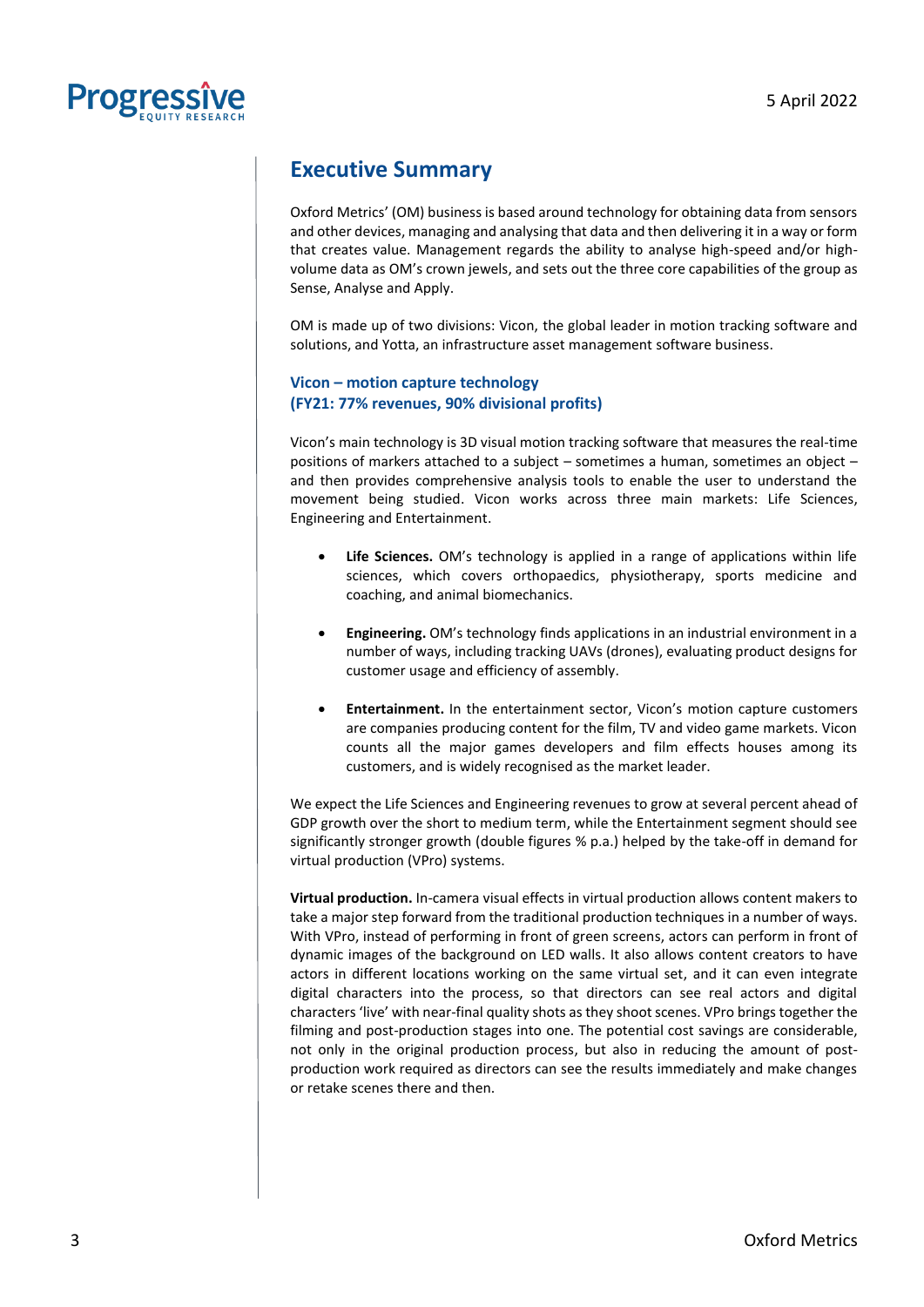

**Location-Based Entertainment and embedding technologies.** In addition to serving these three core markets directly, OM also seeks to address other markets through embedding its technology within the applications of partners, currently focusing these efforts on the Location-Based Entertainment market (LBE), ie venues featuring VR-based games and experiences. LBE ranges from 3D experiences based around the participant as a viewer/audience, such as 3D flights across cities, to 3D video games where participants play in teams and are aware of, and able to play with or against, others.

Management is currently working with eight partners in the LBE market, with a range of product offerings and business models, from Electric Gamebox (EG) and Sandbox VR focusing on high street / cinema complex venues through to tourist / event-based Dreamscape Immersive. A number of these partners have considerable VC funding behind them and aggressive roll-out targets. With typical spend on OM solutions in the region of £50-75k per site and industry analysts and participants talking in terms of hundreds, if not thousands, of sites, LBE should be a significant driver to OM's revenues, profits and value. Our revenue forecasts for Vicon show average revenue growth of 11% per annum FY21- FY24E based on the core markets; adding in LBE takes this to 14%.

We note that further embedding of OM solutions and technology, both Vicon and Yotta sourced, is being explored by the company across other end markets where OM does not have the skills, scale or access to fully exploit the opportunity.

#### **Yotta – asset management and operations software (FY21: 23% revenues, 10% divisional profits)**

Yotta provides asset management software for local government and other infrastructure and services providers. While its end markets might not initially appear exciting or dynamic compared to those of Vicon, Yotta's differentiated approach and technology means that it has significant potential, with competitive advantages not only in its current niches of local authority and road asset management, but also in other areas for management of infrastructure assets and provision of related services. We are forecasting 8% average annual revenue growth for Yotta over FY21-FY24E, driven mainly by increasing recurring subscription revenues.

#### **Five-year plan to take OM to the next level**

The exciting opportunities open to OM are only partially reflected in our forecasts. The take-off in LBE is only just starting and management has been clear about the need to increase investment in development by  $E2.3m$  per annum in the short term as part of its ambitious five-year plan, revealed to investors in October 2021. The five-year plan focuses on the three capabilities of Sense, Analyse and Apply.

**Sense –** Extend the capabilities of its smart sensing systems through R&D, acquisitions and developing key industry relationships.

**Analyse –** Enhance the analysis that OM is able to perform in order to improve current products, but also to allow entry into other applications for OM's technology.

**Apply –** Embed the company's technology in the solutions provided by others through R&D, M&A and investing in dedicated resources.

Management's goal is to exit FY26 with revenues at a rate 2.5x that when exiting FY21, with group net profitability returning to what management regards as a historical norm of 15%. Achieving these goals would entail a significant change to the scale of the business and, most likely, its valuation.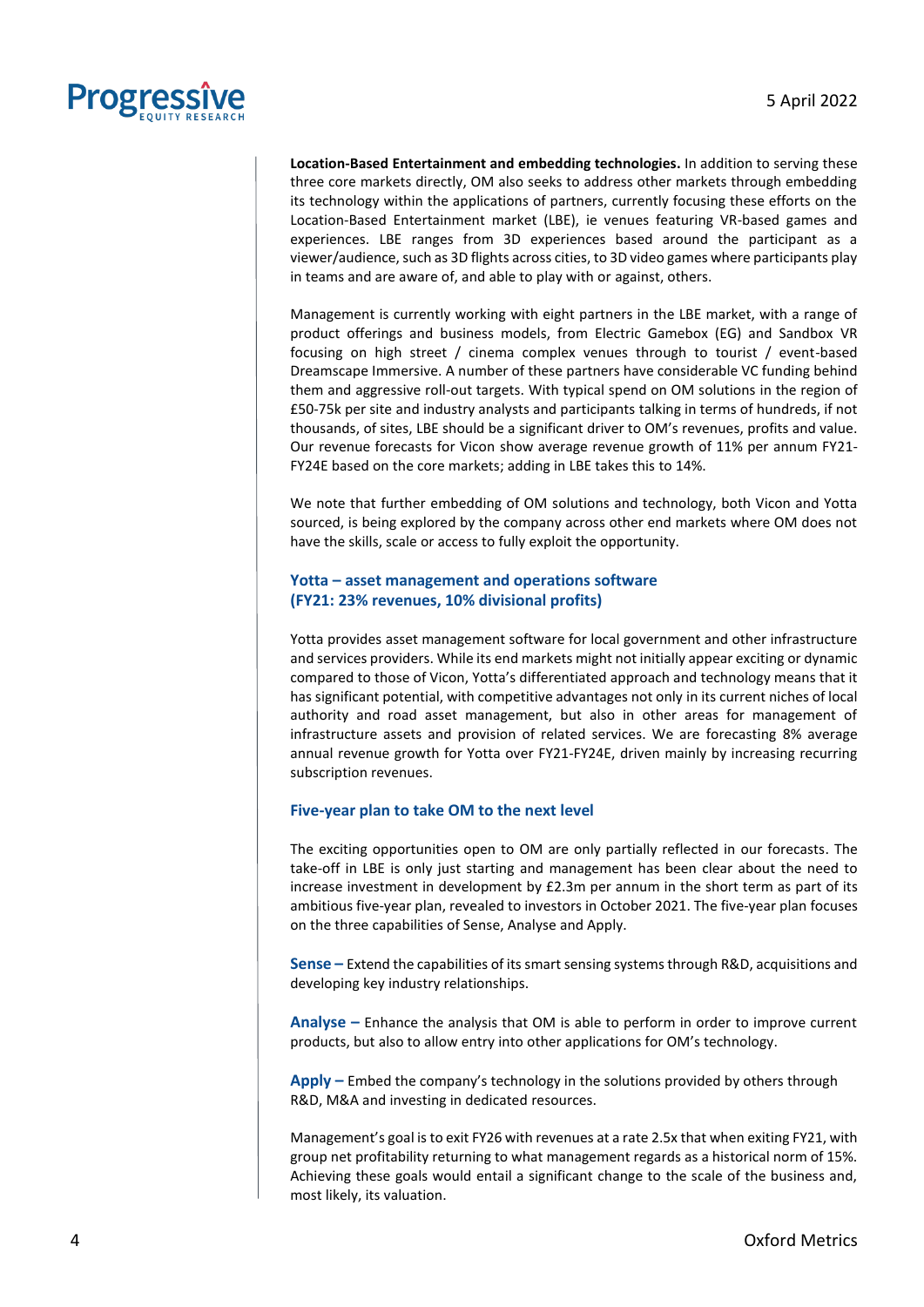

## <span id="page-4-0"></span>**Introduction**

Oxford Metrics plc (OM) was spun out of Oxford Instruments plc (OXIG) in 1984, serving as a vehicle for the motion capture technology that OXIG had been working on for several years. OM worked in healthcare initially, but soon moved into entertainment and then engineering and defence. Floated in 2001, it has continued to grow, primarily organically but also through smaller enabling acquisitions, establishing a track record of incubating and exploiting technology that is rare in the UK technology sector.

Oxford Metrics' business is based around technology for obtaining data from sensors (especially image sensors), managing and analysing that data and then delivering it in a way or form that creates value. Management regards the ability to analyse high-speed and/or high-volume data as OM's crown jewels, and sets out the three core capabilities of the group as Sense, Analyse and Apply.

OM is now made up of two divisions: Vicon, the global leader in motion tracking software and solutions, and Yotta, an infrastructure asset management software business.



#### **Revenue mix FY20-FY24E (left), and Adj PBT mix (FY21 £7.6m divisional pre central costs) (right)**

*Source: OM*

## <span id="page-4-1"></span>**Vicon**

Working across three main markets, Life Sciences, Engineering and Entertainment, Vicon generates the majority of OM's revenues and profits. In addition to serving its three core markets directly, OM also seeks to address other markets through embedding its technology within the applications of partners, currently focusing these efforts on the Location-Based Entertainment market (ie venues featuring VR-based games and experiences).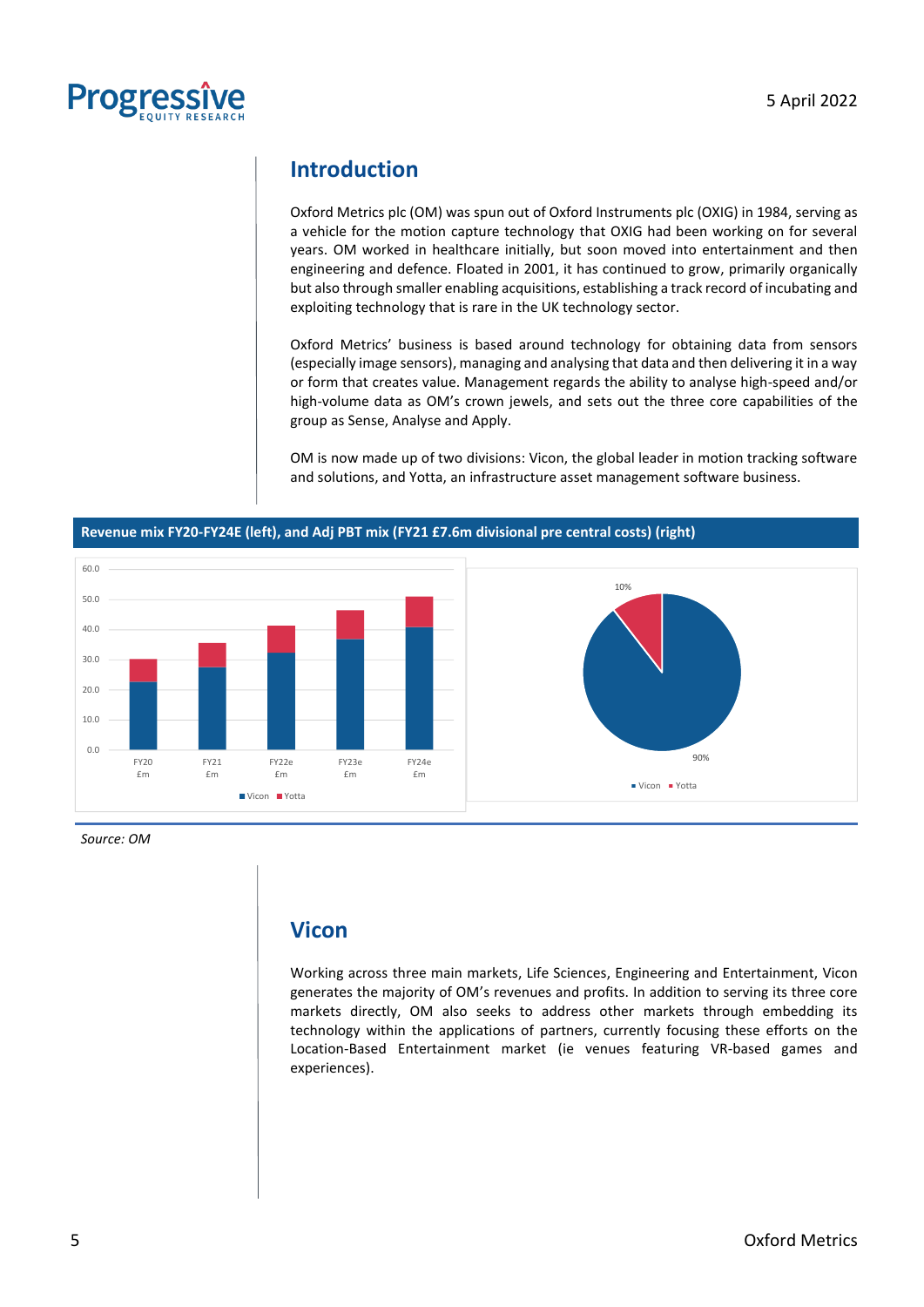

Vicon's main technology is 3D visual motion tracking software that measures the real-time positions of markers attached to a subject – sometimes a human, sometimes an object – and then provides comprehensive analysis tools to enable the user to understand the movement being studied. The software also enables other sensed information, such as from force plates or electromyography (EMG) systems, to be combined with the movement data to enable a complete analysis of the subject in motion through high-speed cameras and markers on the body being tracked. There are a number of technological challenges within this, mainly capturing and analysing the very high-speed data, handling and synchronising data from anywhere up, and even beyond, 250 cameras working at up to 2,000 frames per second with sub-millimetre 3D measurement accuracy, and dealing with the specific peculiarities of the wide variety of measurement applications customers apply the technology to.



**Vicon – Revenues mix by market, FY20-24E (£m)**

In recent years, Vicon has made significant moves into other motion sensing technologies, such as video motion tracking (CONTEMPLAS, in 2021) and inertial sensors (IMeasureU, in 2017), which complement Vicon's existing technologies and present opportunities for reapplication of these technologies across Vicon's end markets.

*Source: OM, Progressive Equity Research*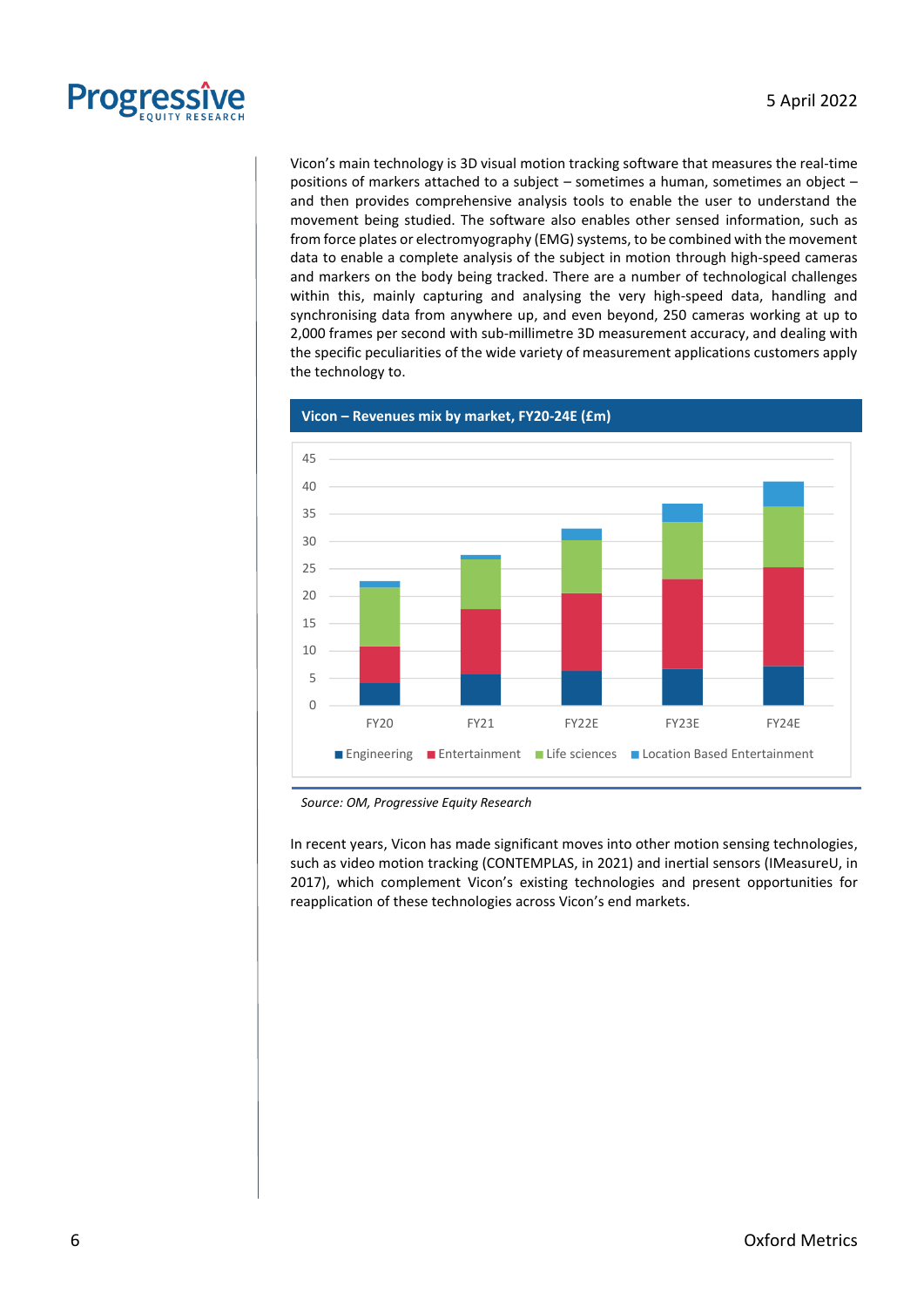





*Source: OM*

While the vast majority of Vicon revenues are disclosed as hardware sales (mainly cameras but also other devices like calibration and networking devices), the bulk of the solution's value lies in the software contained within those devices and sold alongside it.

### <span id="page-6-0"></span>**Life Sciences**

OM's technology is applied in a range of applications within life sciences, which covers orthopaedics, physiotherapy, sports medicine and coaching, and even animal biomechanics.

The end customers, being mainly medical and educational institutions, are typically publicly funded and therefore relatively predictable over the medium term. They include Georgia Tech, Asics, Cambridge University, Shriners Hospitals for Children, Loughborough University, Adidas, Harvard University and Red Bull. Although the exact amounts vary significantly, a typical order would be for c.\$100k with a renewal / upgrade cycle of around seven years.

The list of life sciences issues that could be helped with OM's technology is seemingly endless. For OM, the demand has to be for very precise 3D movement measurement and analysis for it to be worthwhile pursuing.

The impact of the pandemic was a significant decline in life sciences revenues from £13.6m (FY19) to £10.7m (FY20), which then continued to fall to £9.1m in FY21, although clear signs of recovery have been visible, with £4.9m in H2 vs £4.2m in H1 FY21.

### <span id="page-6-1"></span>**Engineering**

OM's technology finds applications in an industrial environment in a number of ways, including tracking UAVs (drones), evaluating product designs for customer usage and efficiency of assembly, and even training mining engineers.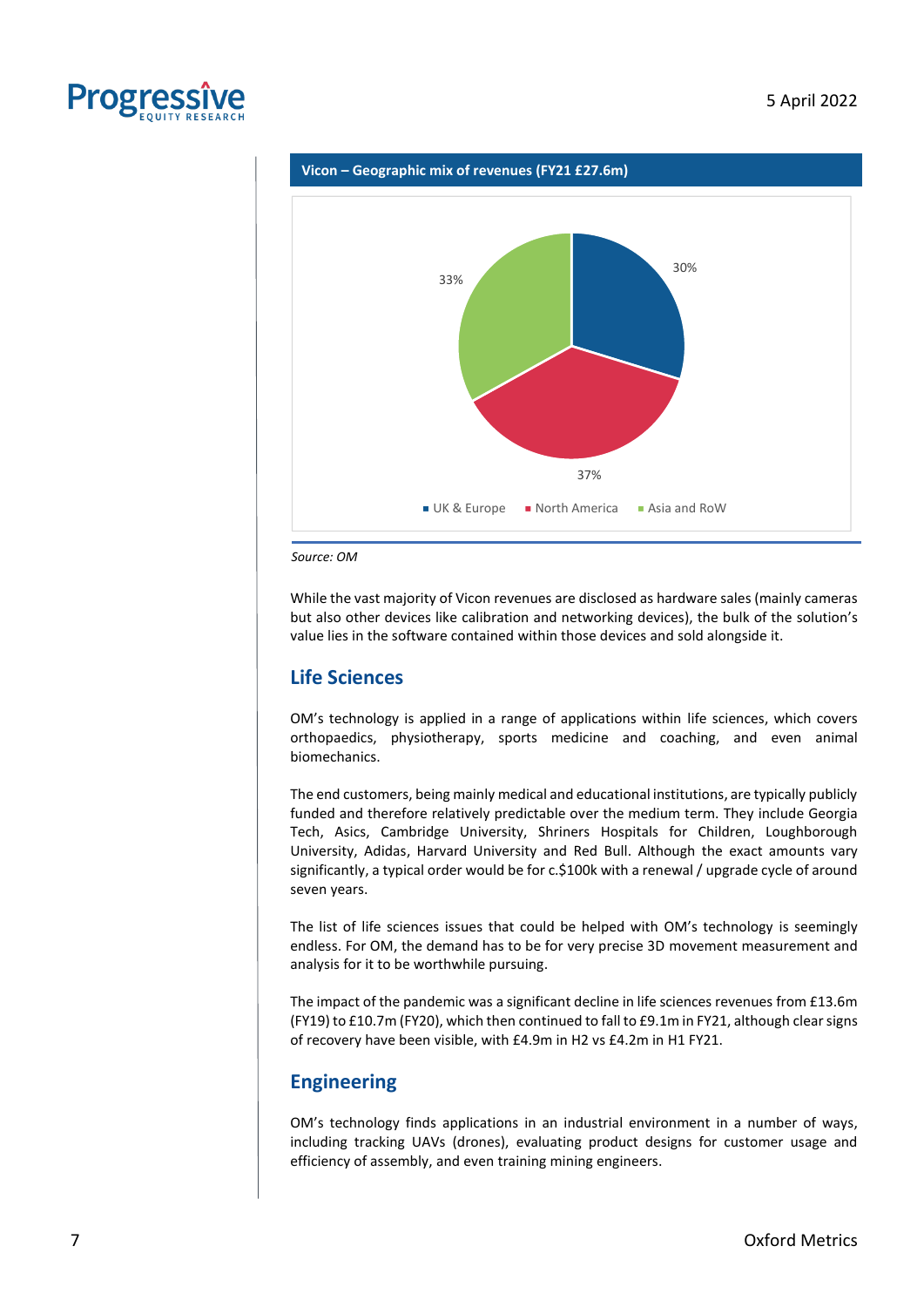

Industrial customers of Vicon's technology have included NASA, Lockheed Martin, dyson, University of California Berkeley, Boeing, VW and Bosch.

As with life sciences, it is relatively easy to imagine new applications for motion capture within an engineering context. However, cost is a constraint, with cost-conscious engineers and OM's management, rightly, focused on generating a worthwhile margin.

The order size in the engineering market varies considerably, with some customers starting out with \$25k and others willing to spend several \$'00k or more, but a typical order would be around \$100k. As regards the spending cycle, this also varies considerably but management views it as being around five years on average.

Within this market, most of the customers are driven by their own business cycles as well as the state of the wider economy. There is, however, an element of engineering sales that goes to educational research establishments, which tends to be particularly stable.

The impact of the pandemic was to hit FY20 engineering revenues hard, but there has been a subsequent bounce back towards 'normal' levels in FY21, with £6.0m FY19, £4.1m FY20 and £5.8m FY21.

### <span id="page-7-0"></span>**Entertainment**

In the entertainment sector, Vicon's customers are companies producing content for the film, TV and video game markets. Vicon counts all the major games developers and film effects houses among its customers, and is widely recognised as the market leader. Customers include Electronic Arts, Ubisoft, Epic Games, Disney, Activision, Industrial Light & Magic and DNEG.

#### **Motion capture for video game**



*Source: Image courtesy of Dimension Studio*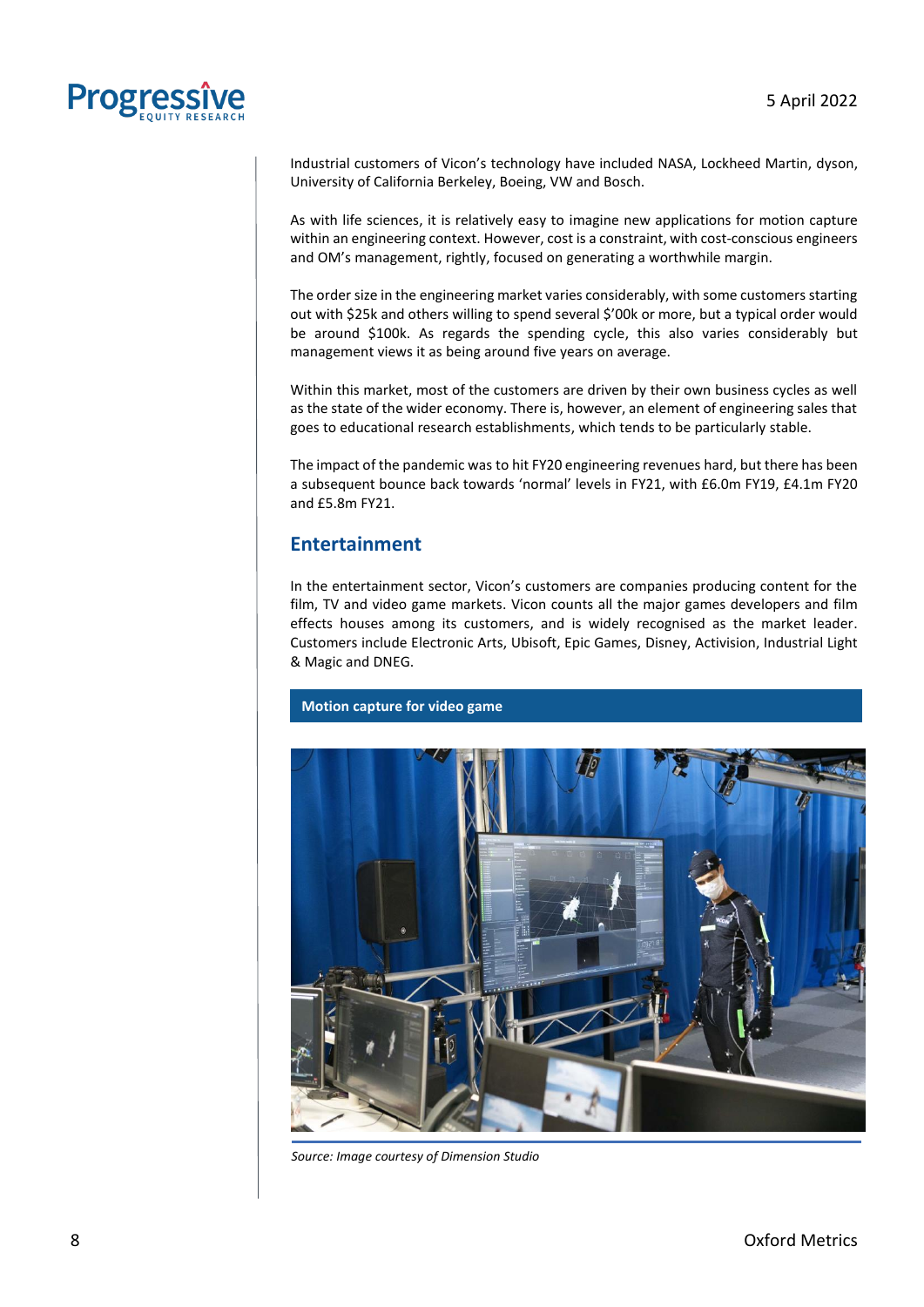

Being consumer-driven, this market is subject to macroeconomic fluctuations. However, a more direct impact is the video game console cycle, in which video games content creators' spending on content, and therefore on equipment to help produce that content, is driven by the launch timetable for each new generation of console. Although specific numbers are not disclosed, management has stated that strong demand ahead of the introduction of the Sony PlayStation 5 has been a significant factor in the strong performance in this area across the pandemic.

The solutions provided to Entertainment customers are generally more complex and sizeable than in Engineering and Health, with typical orders of around \$250k, on a slightly faster upgrade cycle of around four years.

That said, we anticipate that the TV and film markets will become more important over the coming years driven by such factors as virtual production (VPro) and the increased application of digital effects and film-making techniques.

In-camera visual effects in virtual production (VPro) allows content makers to take a major step forward from the traditional green-screen techniques. Instead of performing in front of green screens, actors can perform in front of dynamic images of the background on LED walls, with the systems able to adjust for parallax with the backdrop image as the camera moves and its motion is tracked by the Vicon system. It can even integrate digital characters into the process, so that directors can see real actors and digital characters 'live' as they shoot scenes. Furthermore, it can also allow multiple virtual sets. It is even possible to have actors in different locations working on the same virtual set.

This approach brings together the filming and post-production stages. The potential cost savings are considerable, not only in the original production process but also in reducing the amount of post-production work required as directors can see the results immediately and make changes or retake scenes there and then.



*Source: Courtesy of Epic Games London Innovation Lab*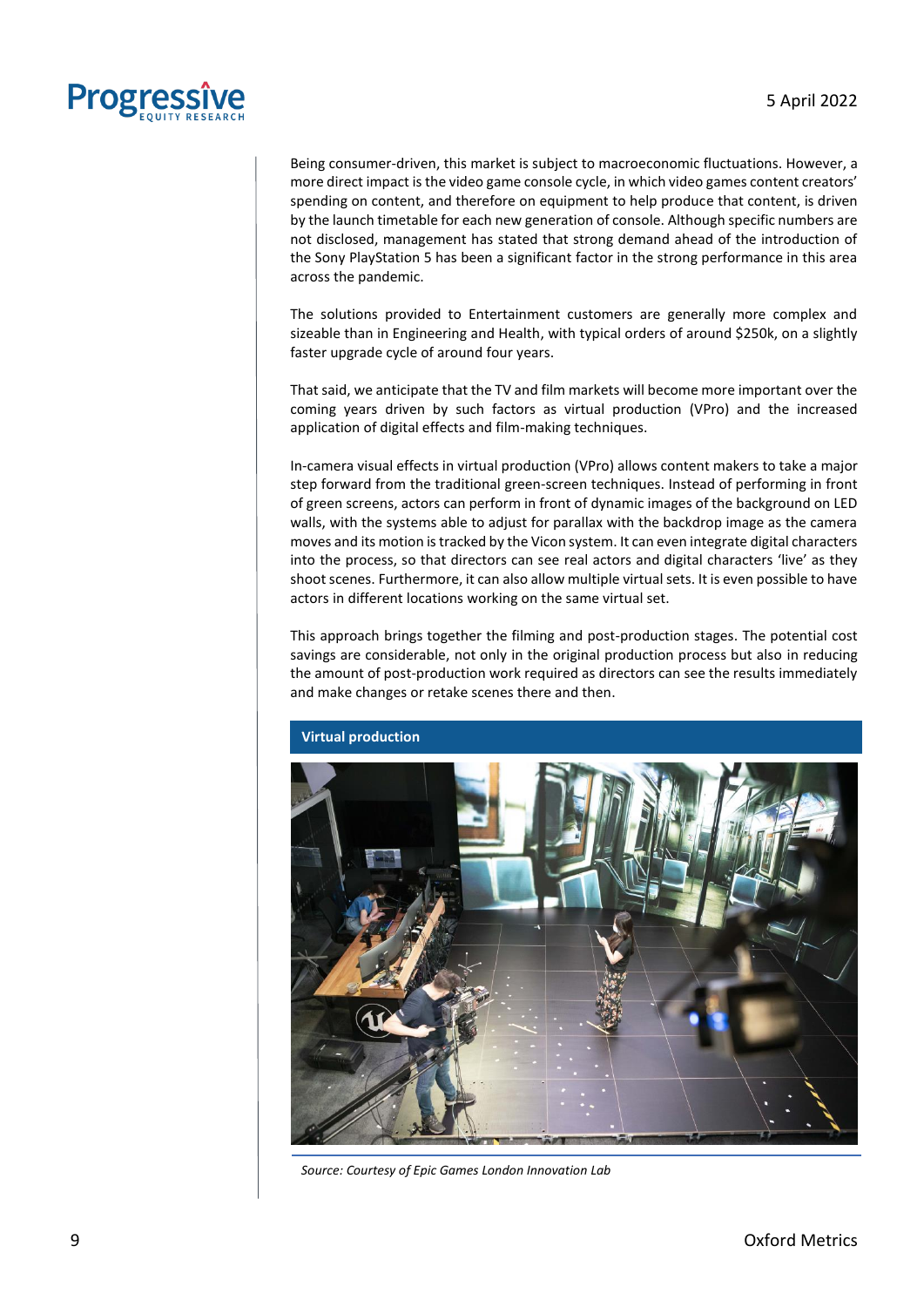

In the past 24 months, there has been a particular growth of interest in virtual production, with sales of VPro systems rising from £1.3m in FY20 to £1.7m in FY21, stimulated partly by pandemic-related challenges in terms of bringing people together to work on a set.

The fit out for a virtual production facility in terms of OM equipment, varies from around £200k for a typical TV production volume through to £500k for a high-end film and/or major TV series production space. While there are perhaps only a few dozen major locations in the short term, there are hundreds of smaller TV and lower-budget film facilities worldwide for which VPro is relevant and attractive.

### <span id="page-9-0"></span>**Competition**

Vicon faces competition across its markets, but it is limited. Management regards Optitrack (part of Leyard, SHE: 300296, one of a number of players in the LED wall market) and Qualisys (private, Sweden) as the leading competitors, with Optitrack more in entertainment and the US, and Qualisys more in life sciences and Europe. Management also believes that OM has the leading position across these core markets.

## <span id="page-9-1"></span>**Vicon – threat / opportunity of alternative technologies**

Perhaps the greatest competitive threat to Vicon is alternative ways of sensing movement and position. In recent years, improving video camera technology and the application of such technologies as AI have led to video motion capture becoming increasingly effective in motion capture applications. The development of low-cost motion, position and orientation sensors (driven mainly by their use in mobile phones) has enabled similar developments in the use of 'inertial' motion capture. OM's strategy has been to explore the technologies internally and to acquire them when suitable opportunities arise.

In June 2017, OM acquired IMeasureU and its wearable, inertial motion sensing technology for £2m. Since then, this technology has been applied in OM's Blue Trident range of devices and integrated into the core Vicon offering.

In September 2021, OM announced the purchase of CONTEMPLAS for an initial and deferred consideration of £1.14m, giving OM access to the company's complementary and highly regarded video tracking technology, along with a leading position in the analysis of swimming performance. It is noteworthy that OM already had a 12% holding in the company, having invested €0.1m in 2005.

Given the increased prevalence of video capture devices (most notably cameras in mobile phones), it is no surprise that a multitude of low-end motion capture solutions have appeared. We do not regard these as in any way a competitive threat to Vicon in any professional markets. They can capture only basic single-person movements, almost always in 2D, but they take a considerable time to process the images, struggle with complex body movements and fail completely when trying to track multiple bodies.

These products, along with the relatively short-lived excitement surrounding such products as Nintendo's Wii and Microsoft's Kinect for X-Box, do however indicate the latent potential and demand for motion capture. And while they suggest that consumer technologies could open up some markets, including some within life sciences and engineering, to 3D motion capture technology, the very limited success of numerous attempts to apply such products to wider applications demonstrates just how significant a challenge 3D motion capture is.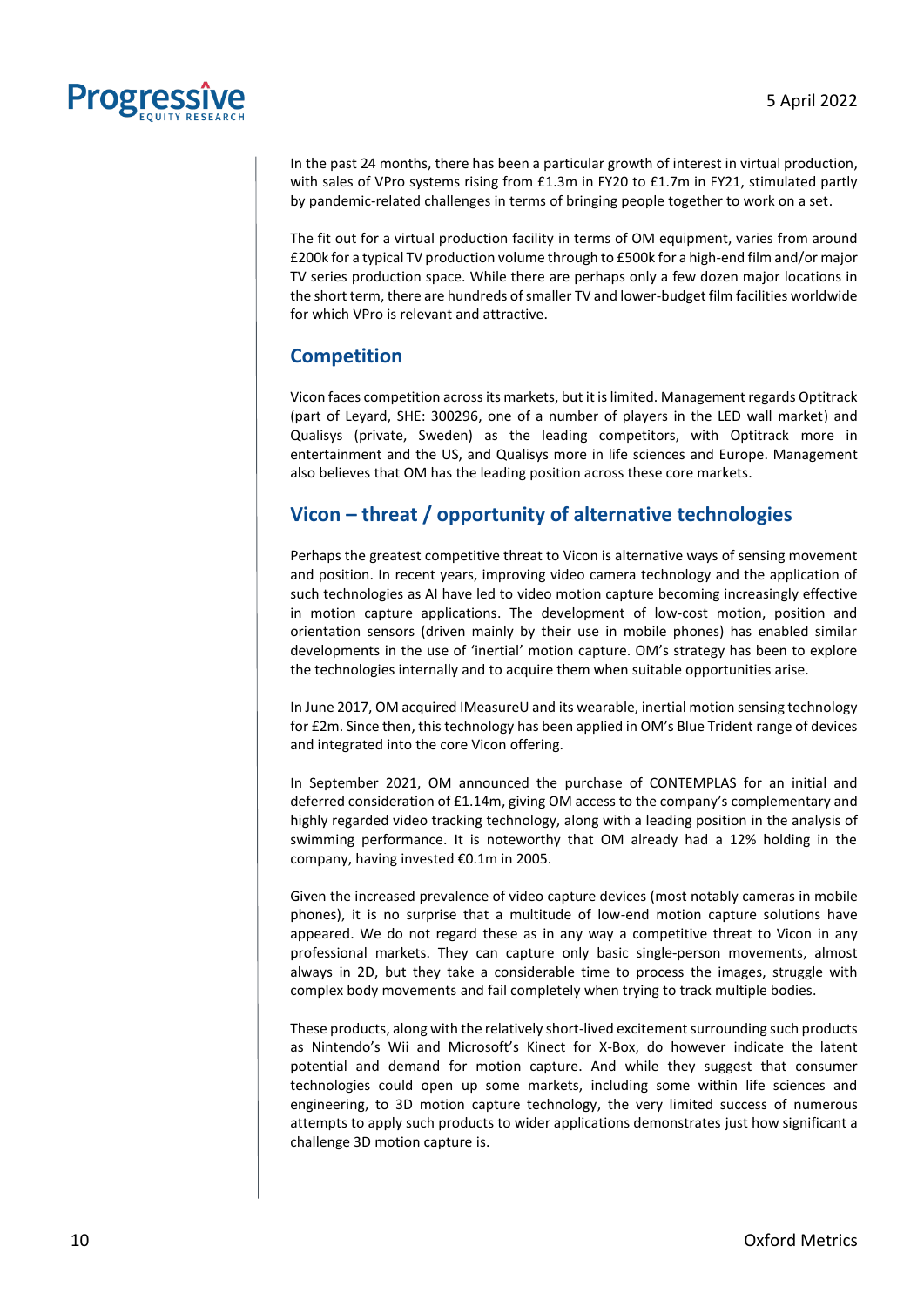

## <span id="page-10-0"></span>**Embedding technology**

#### **What is embedding and why do it?**

OM's businesses are based around the provision of both the technology and a product, be that hardware, software or services. However, there is clearly potential for the application of the technology in more markets than resources can effectively serve, and although an OM technology may be crucial to enabling a product or service, it does not necessarily mean that it is going to be the core skill or knowledge set that determines success.

This is particularly the case when we look further away from deep tech applications towards more industrial or consumer focused uses. Furthermore, this can apply to both end markets that are too small to justify OM resources and those that are so large or rapidly growing as to potentially overwhelm/distract OM from its longer-term goals.

We expect that this embedding of OM's technology within the broader offering of another business has considerable potential, whether it be bundling some OM hardware and software within another party's product offering or placing a key OM algorithm into a consumer or professional market software application.

Although this route to market may not allow OM to capture the full value of its technology, the lack of capital (and management time) commitment and the fact that OM is typically entering these markets alongside existing players should mean that this approach is significantly lower risk than the traditional full-on 'let's build a whole business' approach.

#### **Embedding in Location-Based Entertainment (LBE)**

The first market to be approached in this way has been the Location-Based Entertainment (LBE) market, where Vicon's position and motion measurement technology is a core part of the overall offering. LBE is based around providing virtual reality experiences to the public. This ranges from 3D experiences based around the participant as a viewer/audience, such as 3D flights across cities, to 3D video games where participants play in teams and are aware of, and able to play with or against, fellow participants.

It is clear that the potential for LBE is considerable and that Vicon's technologies fit well within it. However, it is also clear that there is considerable uncertainty about what form(s) the market will actually take, and that OM's management skillset does not include directly managing a leisure roll-out.

Management is currently working with eight partners in the LBE market, with a range of product offerings and business models, from Electric Gamebox (EG) and Sandbox VR focusing on 'everyday entertainment' high street / mall / cinema complex venues through to tourist / event-based Dreamscape Immersive, which looks to us to have spent \$ millions per venue to create theme park-like virtual experiences in LA, Dallas and Dubai.

As a physical participation event-based product, the decline in revenues seen in this area across the pandemic is not surprising. However, this general sector has continued to make strategic progress, with new openings and several significant fund raisings.

Electric Gamebox's offerings range from 15- to 60-minute games that can 'take' players to the surface of Mars, to London in the 1980s or to a CIA training centre. Prices range from £5 off peak to £25 per person peak.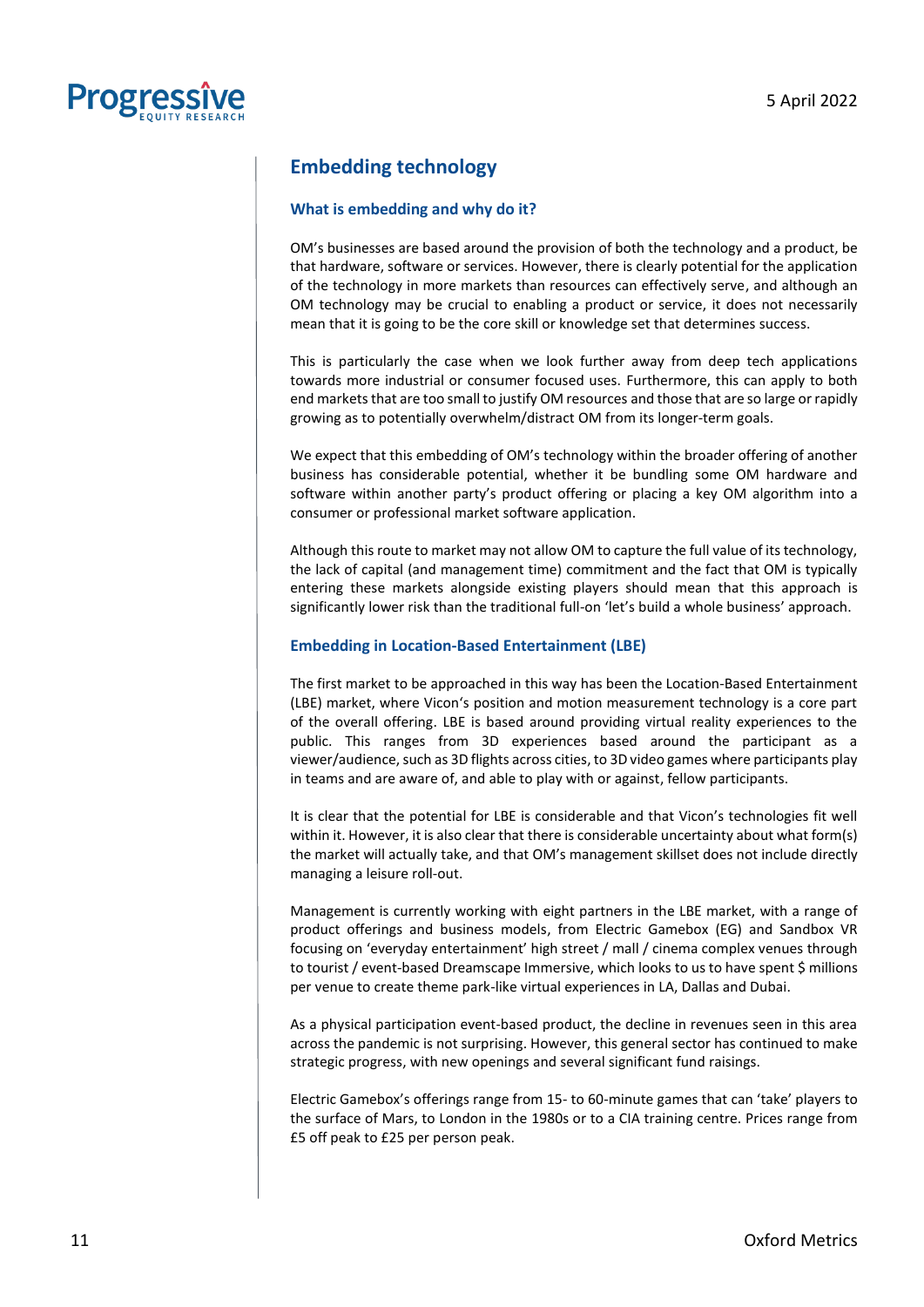

According to its franchisee promotional information, Electric Gamebox's typical full hardware and equipment costs £300,000 per venue, with 3-5 Gameboxes per site, each 'box' measuring 12ft x 12ft.

**Electric Gamebox game**

*Source: OM*

EG is well funded by VCs and has set a goal of 100 sites across the UK, the US and beyond by 2023 and 1,000 by 2026. We believe that the confidence of VCs' management, and in turn OM's management, in EG and its roll-out is based on the track record of Will Dean, EG's founder and CEO, one of the original entrepreneurs and drivers behind the international success of Tough Mudder.

Electric Gamebox's targets do not look outlandish in the context of the number of other social leisure venues in the UK or the US. For example, in the UK there are approximately 320 10-pin bowling centres, 840 cinemas and 1,500 escape rooms, while in the US there are approximately 5,000 bowling centres, 5,800 cinemas and 2,000 escape rooms (source: Statista, Mintel, bowlersjournal.com, bizjournals.com).

Sandbox VR's offering is more sophisticated than Electric Gamebox, and more akin to console games with headsets and haptic bodysuits. Sandbox VR's website suggests an initial cost for franchisee investment of \$770k-\$1,075k, around twice that of an EG venue (source: Sandbox VR and EG franchisee info on websites). Thus far, Sandbox VR has 16 locations, mainly in major cities in the US and Asia, but also in some smaller cities with populations of less than 100,000. While it has no public targets, it is important to note that it has raised over \$100m and has Andreesen Horowitz, one of silicon valley's top VCs, among its backers.

OM's management has suggested that revenue per site for OM is in the region of £50-75k, depending on the exact tracking requirements of the venue.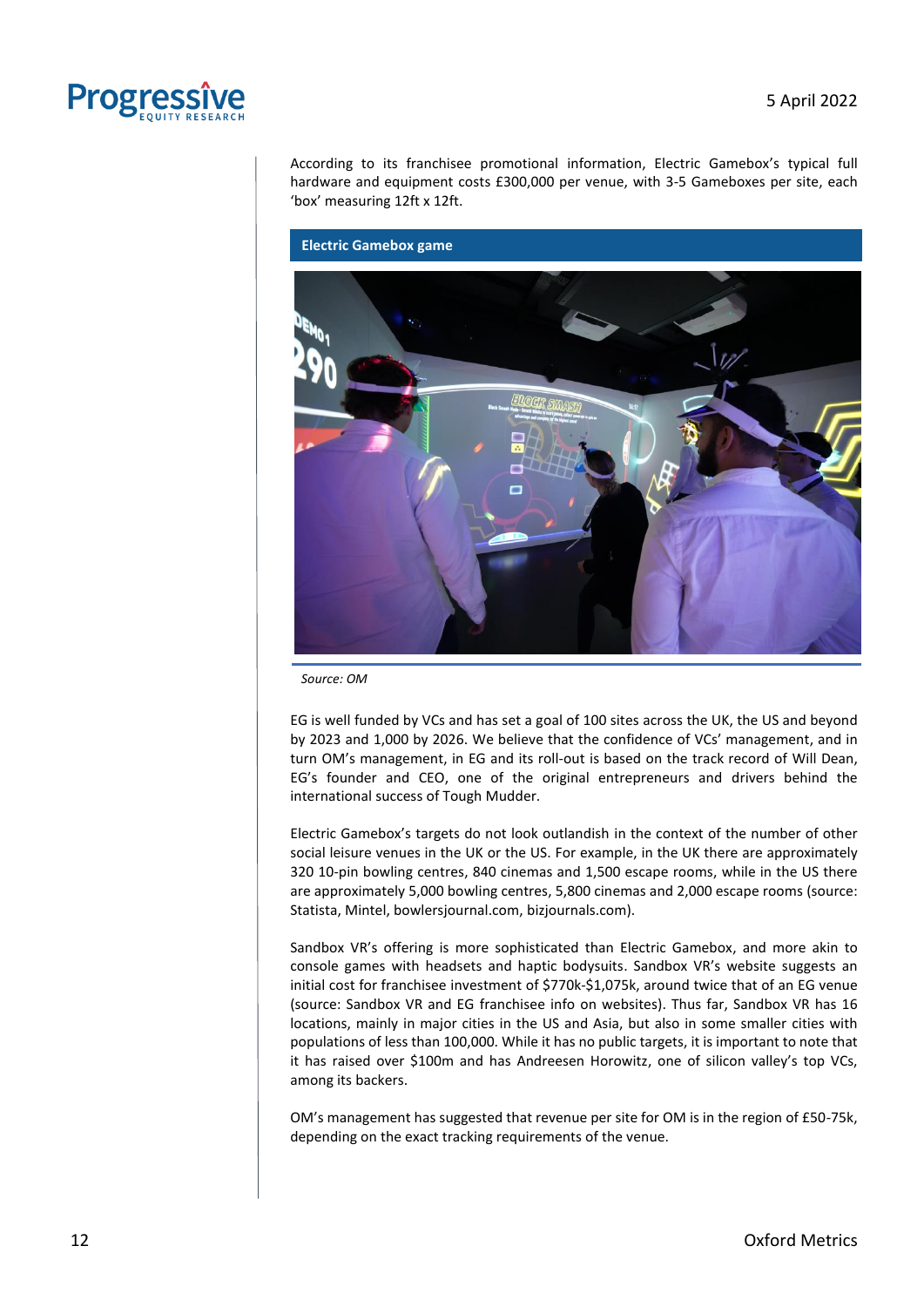

LBE could see several years of dramatic growth before the market reaches saturation point in terms of venue numbers. However, even when this point is reached, we need to consider the potential of alternative technologies, repeating upgrades to the OM technology and, of course, the timing and scale of international markets. Just looking at 100 units per year for EG alone (and OM is working with seven other partners) implies £5m of revenues for OM; this in turn implies that, with multiple partners and routes to market in multiple geographies, revenues for OM in the medium term could be in the tens of \$m.

## <span id="page-12-0"></span>**Yotta**

Yotta provides asset management software for local government and other infrastructure and services providers. Yotta was established within Oxford Metrics in 2006 as a business focused on the application of technology using visual images to identify and examine highways and highway assets. From this original business it has evolved, disposing of a significant services element to the business along the way and acquiring Mayrise, another more general asset-based software product, in 2013 for a consideration of £3.0m net of cash acquired.

While its end markets might not initially appear exciting or dynamic compared to those of Vicon, Yotta's differentiated approach and technology means that it has significant potential, with competitive advantages in not only its current niches of local authority and road asset management, but also in other areas for management of infrastructure assets and provision of related services. We are forecasting 8% average annual revenue growth for Yotta over FY21-FY24E, driven mainly by increasing recurring subscription revenues.

Yotta has two product lines, Horizons and Alloy, of which Alloy is the most significant.

- Horizons is described as a strategic asset management product and has been focused on highways maintenance, with National Highways (formerly Highways England) in the UK and VicRoads in Australia among its customers.
- Alloy is a general operational asset management product covering, among other things, streetlights, bins, drainage, and street cleaning. In creating Alloy, Yotta has taken Mayrise's highly regarded functionality and moved it several steps further with greater flexibility and a SaaS (software as a service) business model. Its customers include City of York, county councils for Worcestershire, Somerset, Warwickshire, SSE and English Heritage.

Although Yotta is principally a software business, a proportion of its revenues are derived from product support and services relating to asset management. Although we expect these revenues to grow, we do not expect the level of growth that we anticipate in software.

The public sector asset and service management software is highly fragmented. Both local and national government departments tend towards working on a silo basis and the software that serves these markets has followed much the same path. As a result, the public sector is awash with solutions-based software businesses that are focused around central offices and distinct and structured databases. Many of these businesses are faced with the challenges of moving to SaaS (Software as a Service) subscription-based models and how to grow beyond their respective silos and niches.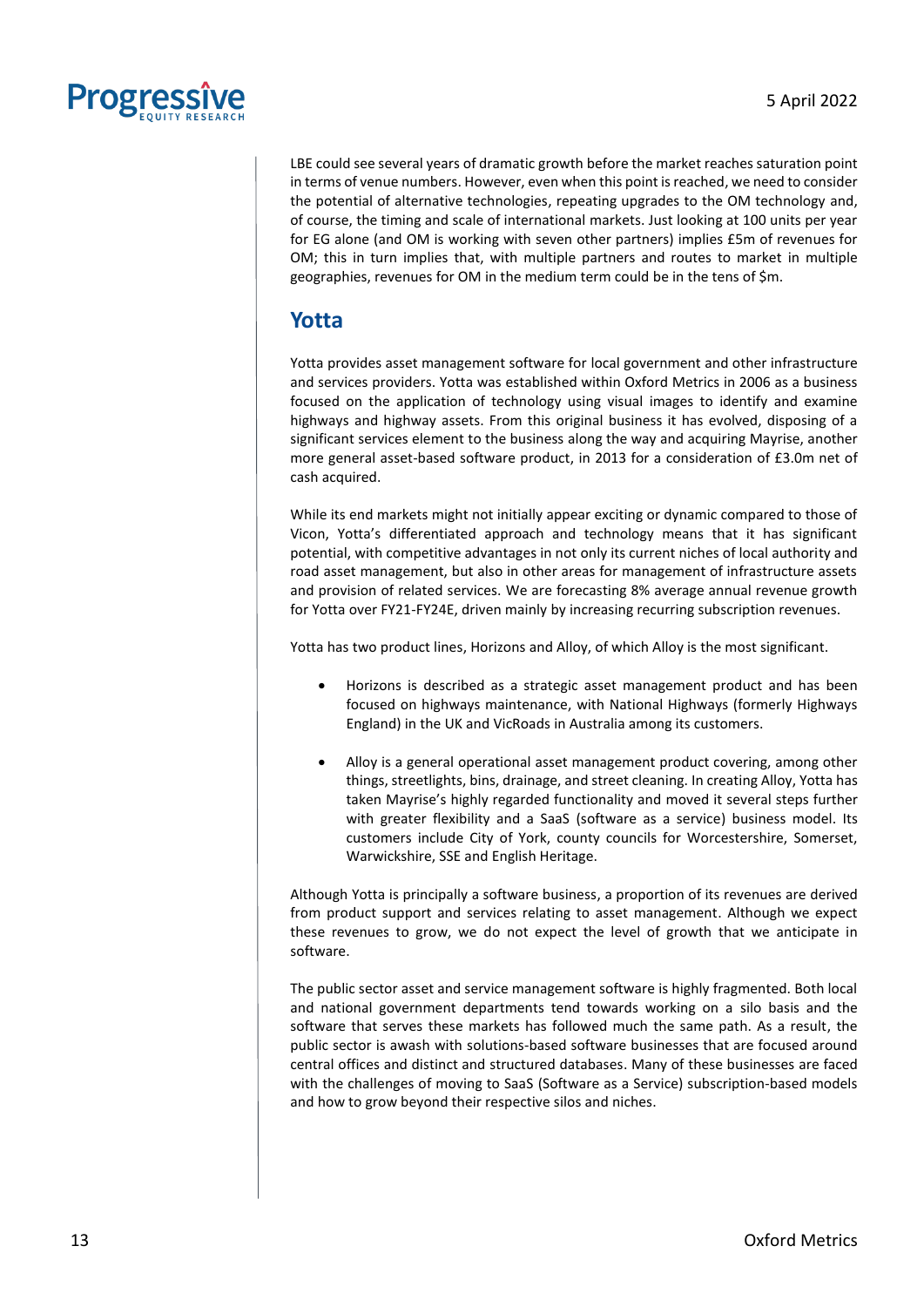

As with much of the software market, there is an increasing demand for local authority and infrastructure management software to be provided online, on a SaaS basis. The UK market has been one of the first movers across to this new(er) way of working, and we believe that Yotta is ahead of the market curve in this transition.

OM has invested heavily in Yotta's technology in recent years, principally upon creating and extending Alloy. Alloy was launched as a SaaS product in 2016. However, the move from large up-front licence payments to small repeating subscriptions meant that investors in OM had to wait until FY21 to see the fruits of the investment in Yotta in terms of full-year profitability.

### <span id="page-13-0"></span>**Flexibility at its core**

Yotta has built its software with the goals of providing flexibility and mobility. A key element of this flexibility is its use of a non-relational database, which allows Yotta's customers greater flexibility in the way that they store and handle data. When used to handle one set of closely related assets, the non-relational database has limited advantages against the traditional relational approach of the incumbents. However, as soon as customers want to handle multiple datasets in one place or to undertake analysis across databases, everything becomes far more challenging. The less prescriptive way in which data is structured in Yotta's underlying database makes it far easier to bring in sets of data from these silos. So, not only does this make it easier for customers to replace legacy silofocused systems, but it also makes it easier for Yotta to 'land' in one silo and 'expand' across others.

Management has sought to build upon this flexibility in creating solutions for more of these silos, in what it describes as an 'archipelago' of mobile products for use in the field. Yotta has also worked to ensure that it can take in data from a range of sources, not just direct human input, such as pollution sensors on lamp posts or water level sensors in drains.



*Source: OM*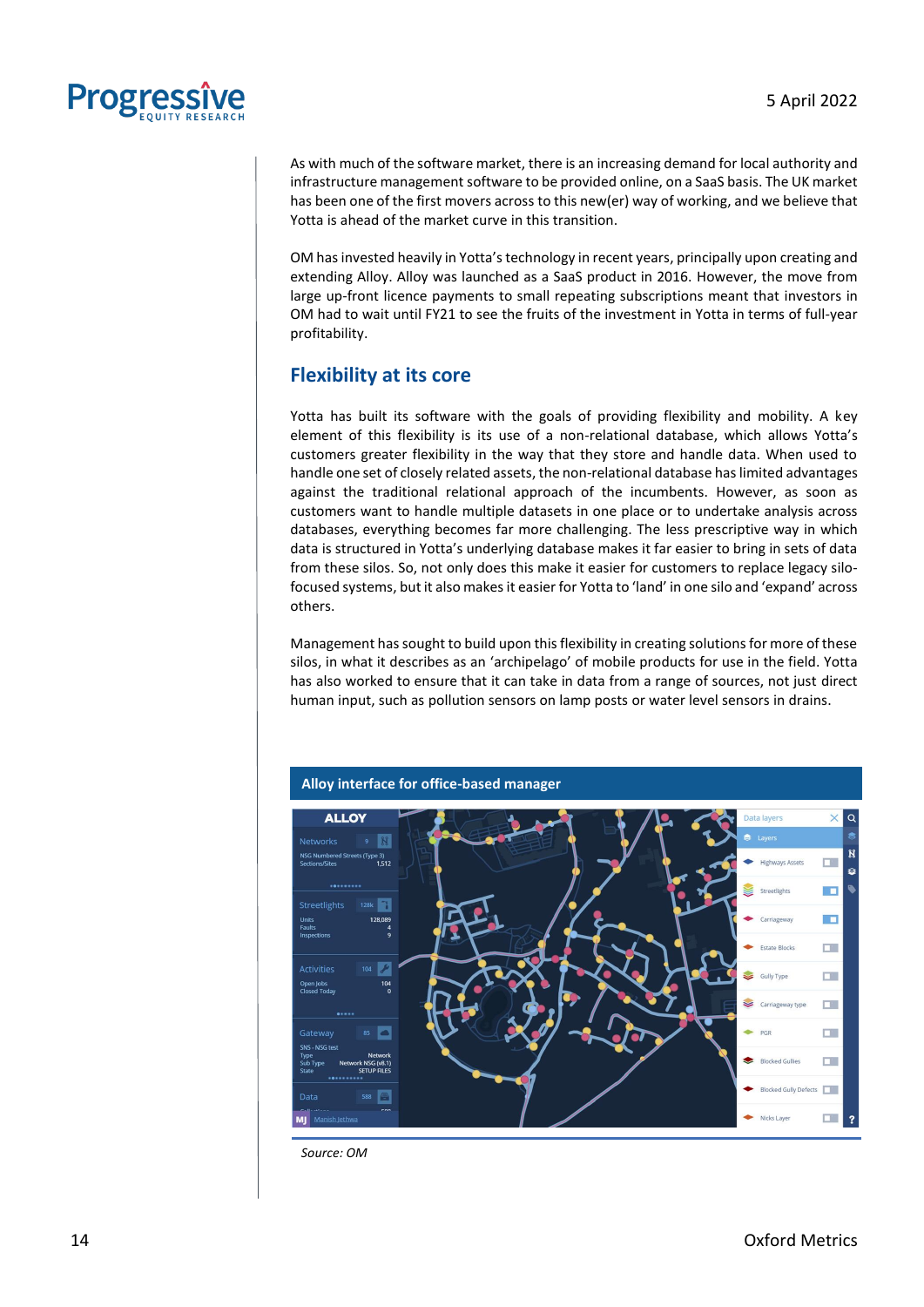

Of course, the Yotta technology can be applied to other markets and the company has made progress in this area, winning English Heritage and SSE as customers, who apply it to arboreal and street lighting management respectively.

The vast majority of Yotta's sales are direct and in the UK. Yotta has made progress with sales in Australia and New Zealand but has found that overseas markets, most notably Germany, are not at a stage where a SaaS solution is yet applicable.

The majority of Yotta's end customers are public sector and so ultimately derive their funding from the government. While this has disadvantages in terms of basic willingness and ability to spend, the underlying demand for asset management software in the public sector is robust and characterised by long-term contracts and relationships.

The impact of the pandemic on Yotta has been muted. After an initial slowdown, the market soon recovered. Helped by the drive from public bodies to improve their engagement with the public online rather than in person, and by increased functionality of the products demand recovered and revenues actually grew across the period FY19-FY21, with £7.0m (FY19), £7.5m (FY20) and then £8.1m (FY21).

### <span id="page-14-0"></span>**Competition**

Yotta has a number of competitors across its markets. Management regards the leading competitors in the UK to be Confirm (part of Dude Solutions, a US-based operations management company) and Symology (an employee-owned UK company). That said, the main alternative is in-house developed solutions created by the customers themselves, although these are increasingly transferring across to commercial solutions. There are, as noted, also a number of smaller operators focused on particular silos of local and national services and infrastructure management.

The siloed nature of the markets means that there could be a number of older niche businesses that might view selling up as a better solution than investing in updating their software. Such businesses would fit well with OM management's five-year plan, discussed below, if they were to bring a body of existing customers into the Yotta fold.

### <span id="page-14-1"></span>**Group structure**

The lack of obvious linkage between Vicon and Yotta begs the questions as to why the two businesses remain together in the same group. Heavy investment in Yotta in recent years has brought it to its current state as a flexible, mobile asset and resource management tool. However, it is not yet clear that the business is on a certain path towards the market leadership / lead consolidator position that would make it attractive to private equity buyers.

Longer term, it is difficult to see the two businesses alongside each other, but with Yotta's key competitive advantages only now becoming clearer it would seem premature to attempt to realise this value just yet.

Yotta is probably too small to float off, but also not big enough to make a strategic investor baulk at taking it on, albeit temporarily, if acquiring the greater prize of Vicon. Furthermore, as the disposal of 2D3 for \$23m in 2015 and the subsequent special dividends show, management is able to, and certainly not averse to, taking big strategic decisions.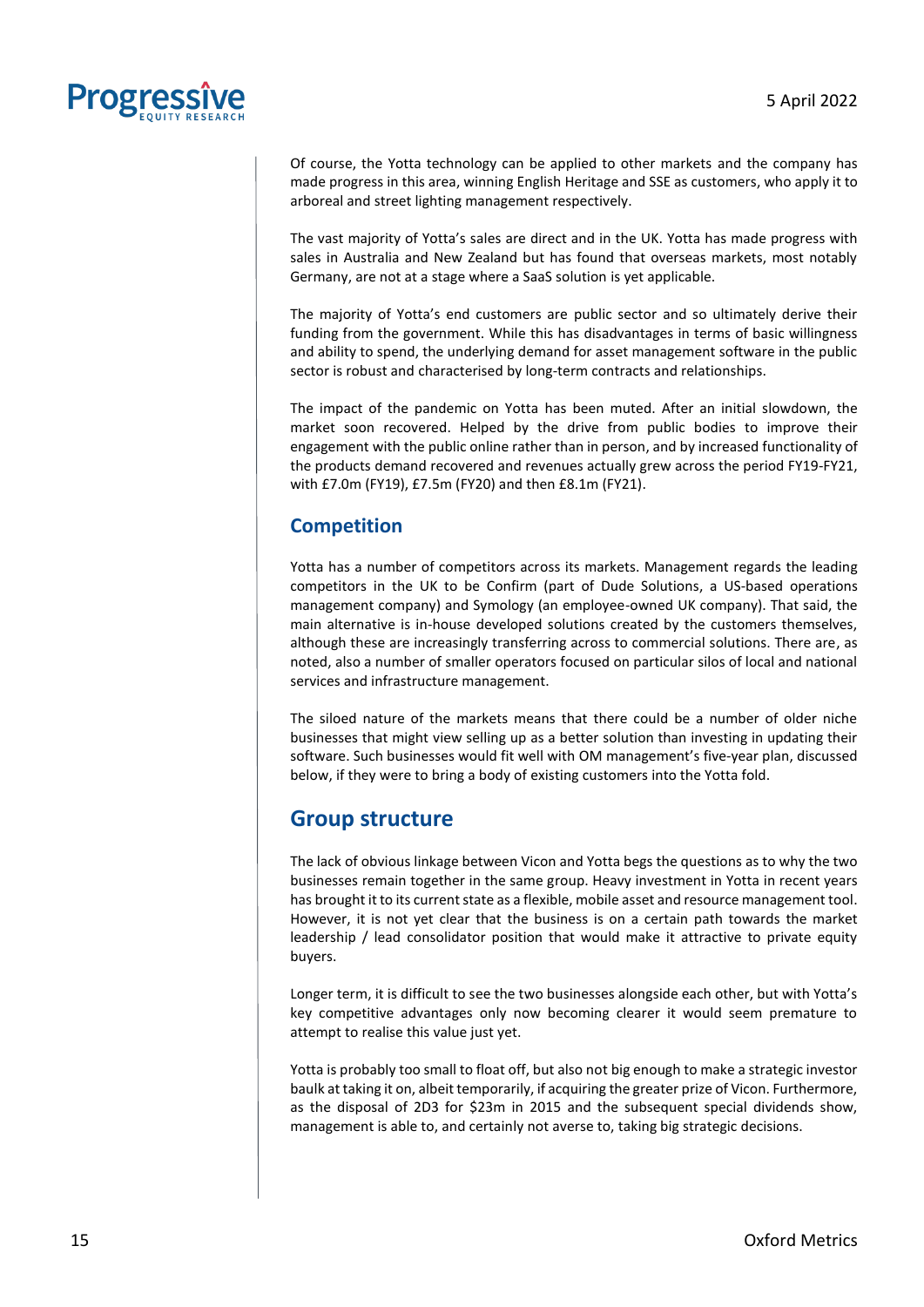

## <span id="page-15-0"></span>**Five-year plan**

With dynamic businesses operating in a number of markets that could be on the point of inflexion, it is no surprise that OM's management has set ambitious targets for the company's new five-year plan, revealed to investors in October 2021.

Management's goal is to exit FY26 with revenues at a rate 2.5x that when exiting FY21, with group net profitability returning to what management regards as a historical norm of 15%. Achieving these goals would entail a significant change to the scale of the business and, most likely, its valuation.

Given the level of ambition, it is encouraging to find that management have been relatively clear in how it aims to achieve these goals, focusing on the three skills of Sense, Analyse and Apply.

**Sense –** Extend the capabilities of its smart sensing systems through R&D, acquisitions and developing key industry relationships.

**Analyse –** Enhance the analysis that OM is able to perform in order to improve current products, but also to allow entry into other applications for OM's technology.

**Apply –** Embed the company's technology in the solutions provided by others through R&D, M&A and investing in dedicated resources.

### <span id="page-15-1"></span>**Organic investment**

Management is looking to extend the asset management software to more applications within its existing and potential customer bases, most specifically using mobile apps for workforce on the ground and creating what management describes as an 'archipelago' of apps addressing a range of operations within its existing and potential customer base.

Investment will also be made in further opening up OM's systems, both Yotta and Vicon, to allow embedding and working with other software systems / solutions.

Investment to allow software to take information from a wider range of sources, for example in Vicon to gather information from different sources such as LIDAR and at Yotta to take in information from more IoT type devices linked to assets, for example air quality or noise level sensing.

### <span id="page-15-2"></span>**M&A**

Key criteria set out by management are:

- IP-rich, hard to replicate technology
- Attractive cashflow
- Good-to-high revenue visibility or dominant position in a niche market
- Able management teams with common/compatible culture
- Attractive valuation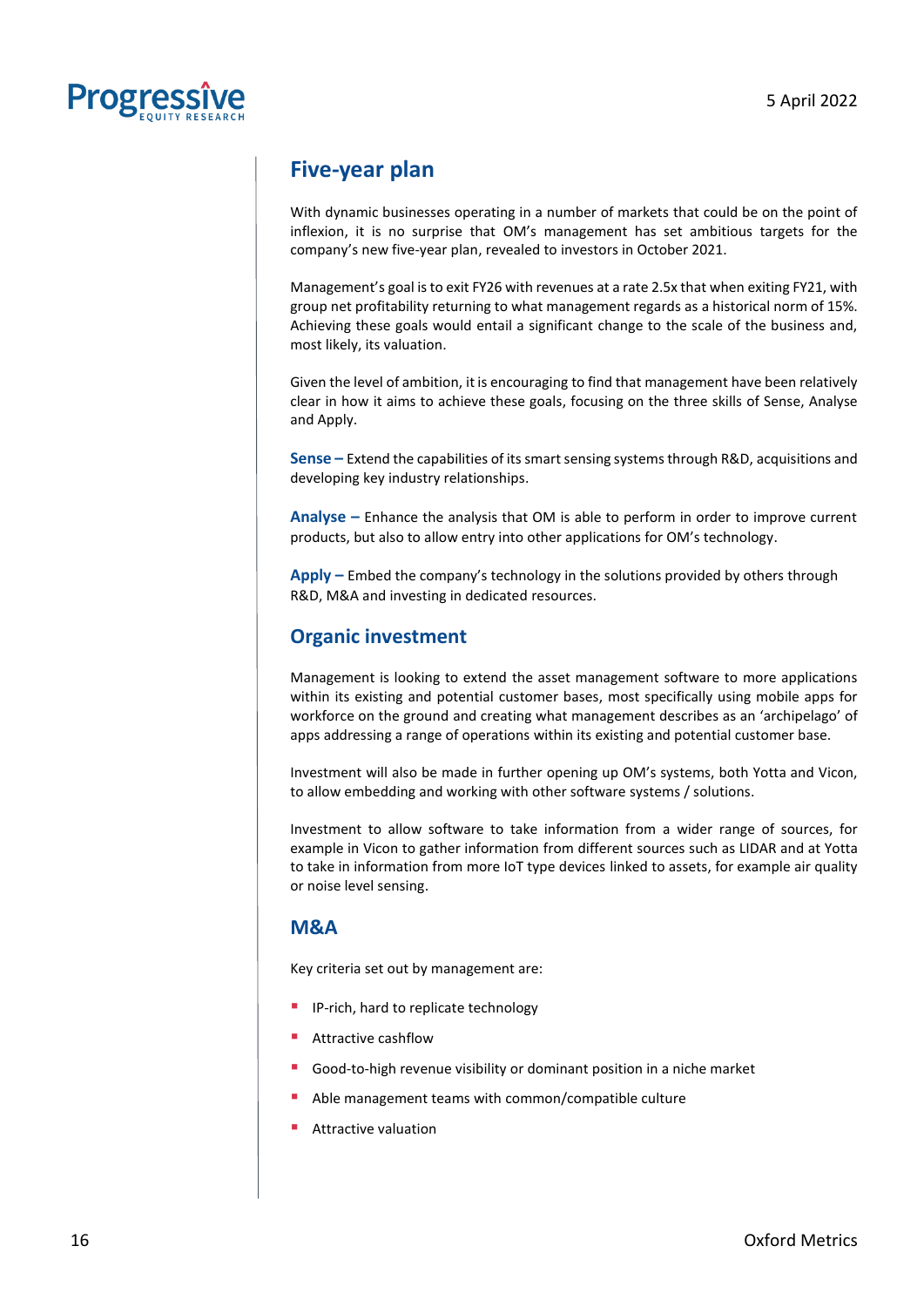

Having made three tuck-in acquisitions in 10 years, OM is far from being an acquisitiondriven business. Given the nature of those deals (Mayrise, IMeasureU and CONTEMPLAS), it is probably best to describe some of OM's growth as acquisition enabled, rather than driven. Management's M&A skills have perhaps been more evident on the disposals side, where not only did they adeptly exit lower-value surveying services, but also sold the 2D3 defence venture to Boeing for £15.5m, making a profit on disposal of £8.4m.

The market and technology areas that OM regards as attractive are:

- Complementary analysis techniques
- New verticals that could use OM IP eg asset management for utilities or other infrastructure
- **Unique relevant sensors that is to say, sensors that have some specific IP and that are** not generic
- **Embedding businesses that might benefit from being able to embed OM IP**

Management has stated that, with debt, it believes that OM has the potential headroom to spend up to around £70m on acquisitions. Given that the most significant acquisition to date has been Mayrise in 2013 for £3.0m net of cash acquired, we would be surprised to see spend of this magnitude, let alone for it to be made in one transaction.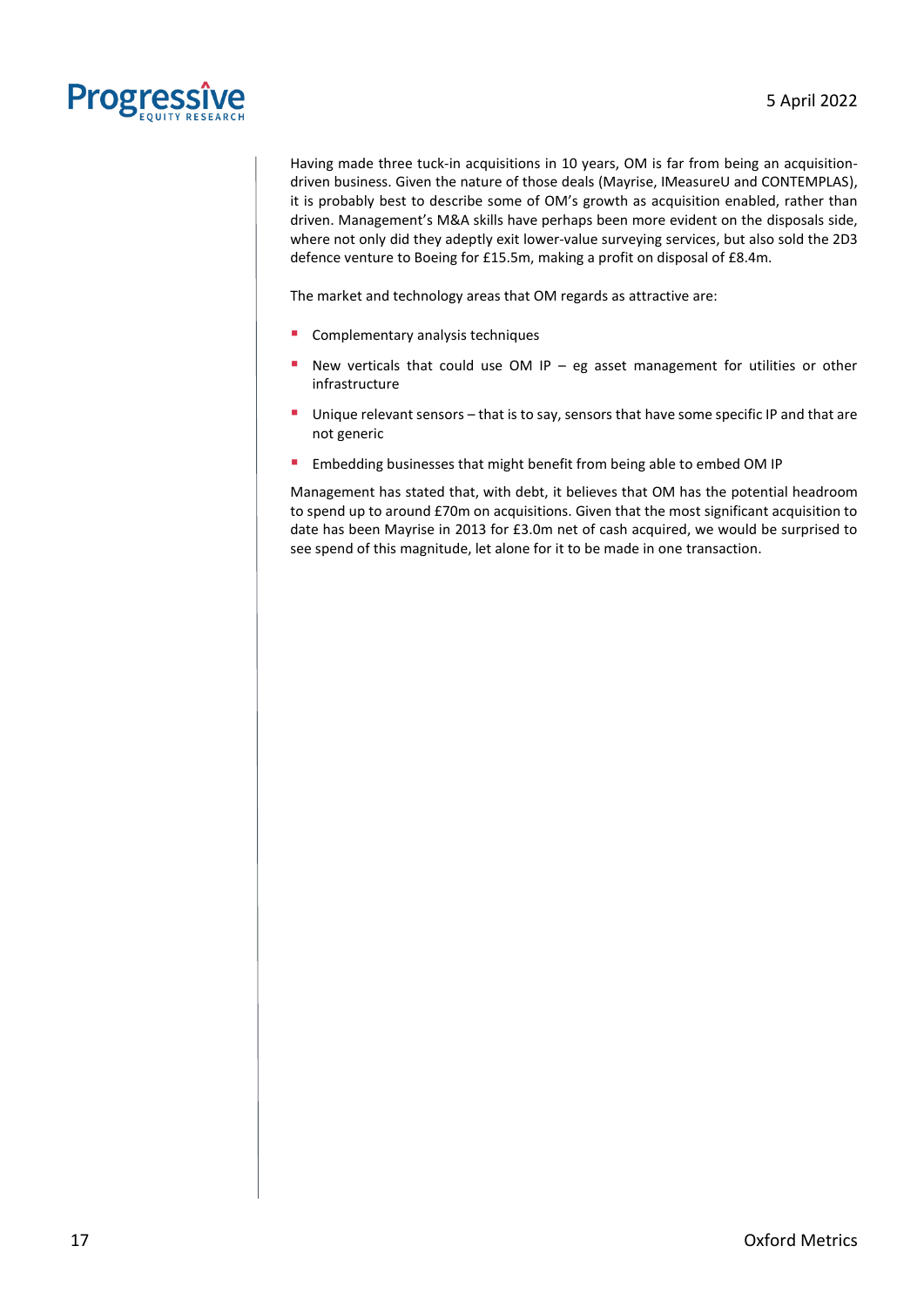

## <span id="page-17-0"></span>**Forecasts and Financials**

#### **Forecasts**

We have forecast revenue growth of 16% FY22E on FY21, and revenue CAGR of 10% over the period FY22E-FY24E, principally driven by the growth within Vicon.

| <b>Revenues</b> |                   |                   |                          |                    |                    |
|-----------------|-------------------|-------------------|--------------------------|--------------------|--------------------|
| <b>Revenues</b> | <b>FY20</b><br>£m | <b>FY21</b><br>£m | FY <sub>22</sub> E<br>£m | <b>FY23E</b><br>£m | <b>FY24E</b><br>£m |
| Vicon           | 22.8              | 27.6              | 32.4                     | 36.9               | 40.9               |
| Yotta           | 7.5               | 8.1               | 9.0                      | 9.6                | 10.1               |
| Total           | 30.3              | 35.6              | 41.3                     | 46.5               | 51.0               |

*Source: OM, Progressive Equity Research* 

The principal driver of the increase in revenues at Vicon is the take-off in revenues of Location-Based Entertainment (LBE), and to a lesser extent the expected strong demand for Virtual Production systems.

| <b>Vicon revenues</b> |                   |                   |                          |                    |                    |
|-----------------------|-------------------|-------------------|--------------------------|--------------------|--------------------|
| <b>Revenues</b>       | <b>FY20</b><br>£m | <b>FY21</b><br>£m | FY <sub>22</sub> E<br>£m | <b>FY23E</b><br>£m | <b>FY24E</b><br>£m |
| Engineering           | 4.1               | 5.8               | 6.3                      | 6.8                | 7.3                |
| Entertainment         | 6.7               | 11.9              | 14.3                     | 16.4               | 18.0               |
| Life sciences         | 10.7              | 9.1               | 9.7                      | 10.3               | 11.1               |
| LBE                   | 1.2               | 0.8               | 2.1                      | 3.4                | 4.6                |
| Total                 | 22.8              | 27.6              | 32.4                     | 36.9               | 40.9               |

*Source: OM, Progressive Equity Research*

This increase in revenues feeds through into an increase in Adj. PBT of 7% FY22E on FY21, and Adj. PBT CAGR of 15% over the period FY22E-FY24E. We do not forecast significant changes in the cost structures other than the short-term increase in development spend as % of sales (see 'Development spend' below).

| <b>OM Earnings forecasts</b> |                   |                   |                    |             |                    |  |  |  |
|------------------------------|-------------------|-------------------|--------------------|-------------|--------------------|--|--|--|
| <b>Earnings</b>              | <b>FY20</b><br>£m | <b>FY21</b><br>£m | <b>FY22E</b><br>£m | FY23E<br>£m | <b>FY24E</b><br>£m |  |  |  |
| PBT                          | 1.6               | 3.2               | 4.6                | 5.7         | 6.7                |  |  |  |
| Adj. PBT                     | 2.6               | 4.8               | 5.1                | 6.3         | 7.2                |  |  |  |
| Dil. EPS                     | 1.3               | 2.3               | 3.3                | 4.1         | 4.8                |  |  |  |
| Dil. EPS<br>Adj.             | 2.0               | 3.6               | 3.7                | 4.5         | 5.2                |  |  |  |

*Source: OM, Progressive Equity Research*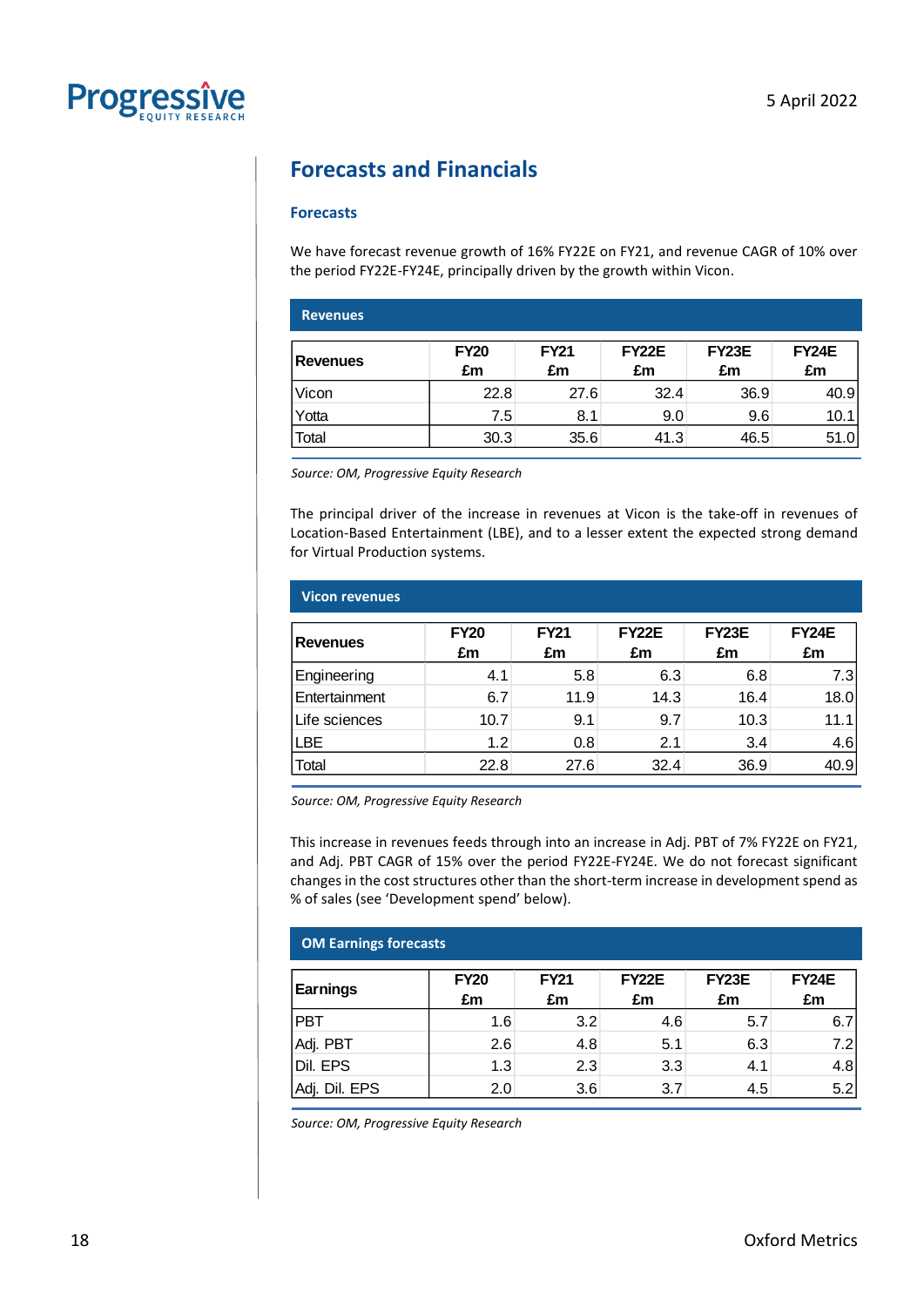

#### **Balance sheet and cashflow**

OM has both a strong balance sheet and a generally solid cashflow. Pre-tax operating cashflow had been broadly similar to EBITDA but over FY20 and FY21 it was significantly greater as inventories declined, trade receivables were extended and the pattern of revenues led to a significant decline in the year-end debtors.

As the company returns to more normal ways and patterns of operating, we forecast a decline in net cash in FY22 before a return to cash generation in FY23 and FY24.

#### **Development spend**

As one would expect from a leading technology company, OM spends a significant proportion of its revenues on product and technology development. In FY21, its cash spend on development was £5.2m with a charge to the income statement of £5.0m (FY20 £4.2m) and £2.8m capitalised (FY20 £1.8m). OM has announced an intention to increase its absolute development spend by £2.3m over the coming years 'to augment our capabilities to sense, analyse and apply our technology'. We have included this in our forecasts but expect that as a proportion of revenues development spend in the income statement will track back across FY22E-FY24E from mid-teens % towards the low-teens levels seen historically.

#### **Tax**

We forecast an effective tax rate for OM of 9%, broadly in line with recent years. Its heavy spend on technology development in the UK means that most of the tax payable relates to US operations. We do not expect this to change significantly in the short to medium term.

#### **Dividend policy**

OM has an established progressive dividend policy with a goal of maintaining a long-term average of 2x cover based on Adjusted EPS. Management paused the dividend growth in 2020, paying 1.8p (FY19 1.8p). Dividend growth resumed in FY21 with a dividend of 2.0p. We do not regard this dividend, or the progression in our forecasts of approximately 10% in FY22, F23 and FY24, as a constraint on growth.

### <span id="page-18-0"></span>**Valuation**

As can be seen from the table below, based on short-term metrics, Oxford Metrics' market valuation does not appear significantly out of line with other UK-listed small and mid-cap companies working in media technology, public service software or in hardware with high software/technology content. The important difference for us is the opportunity for Oxford Metrics provided by LBE and other new applications for its technologies, served either directly or via licensing or other partnership routes. It is the potential for these opportunities to scale and to drive profits significantly beyond current levels that suggest OM could potentially have significant valuation upside from current levels.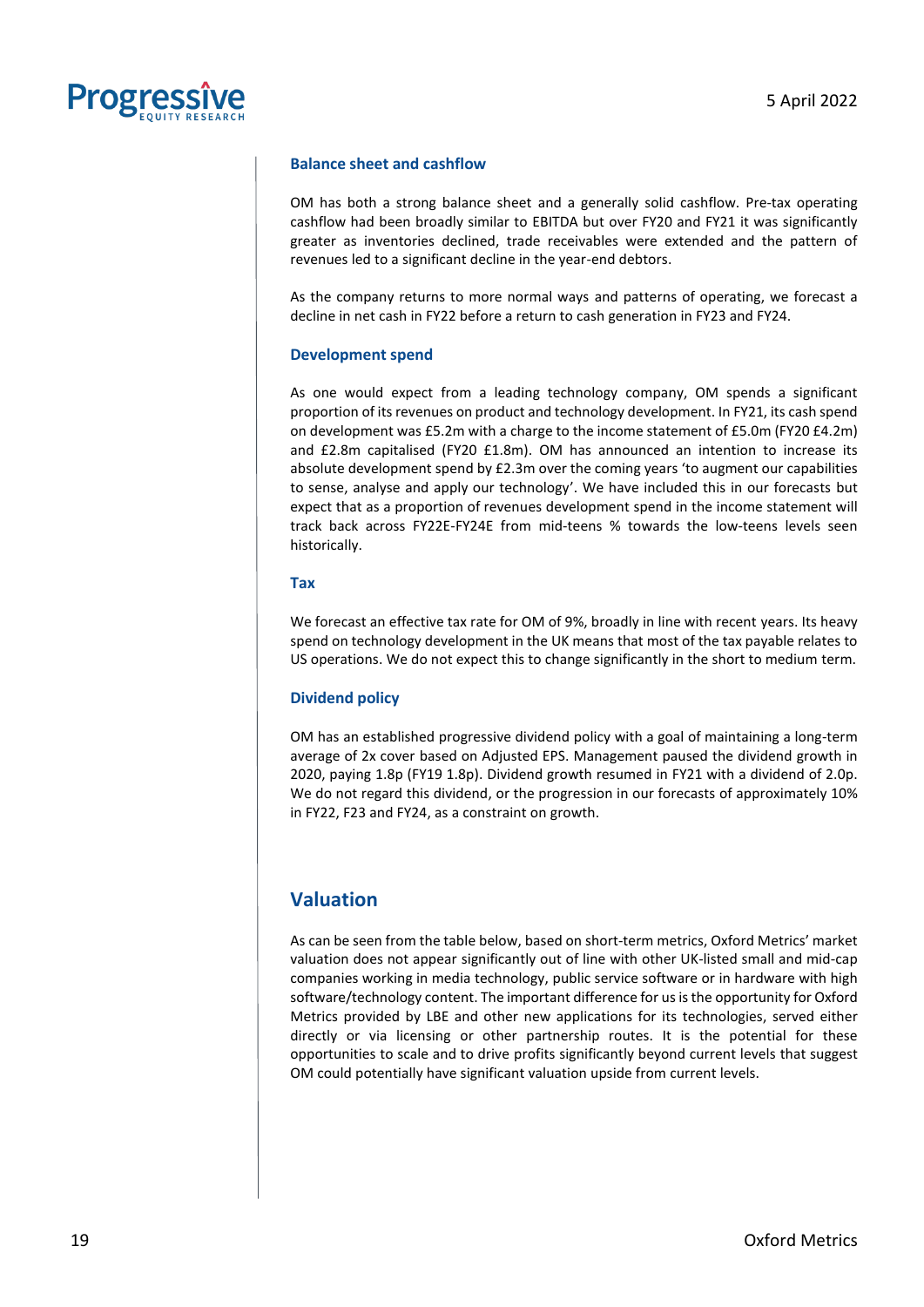

#### **Comparator Valuations**

|                                          | Market cap | EV/EBITDA (x) |      | EV/Sales (x) |      | PER(x) |      | Sales growth |       |
|------------------------------------------|------------|---------------|------|--------------|------|--------|------|--------------|-------|
|                                          | £m         | CY1E          | CY2E | CY1E         | CY2E | CY1E   | CY2E | CY1E         | CY2E  |
| <b>Oxford Metrics</b>                    | 121        | 14.3          | 11.4 | 2.7          | 2.4  | 26.8   | 24.9 |              |       |
| Media/TV related technology              |            |               |      |              |      |        |      |              |       |
| Aptitude Software Group PLC              | 174        | 17.3          | 13.9 | 2.3          | 2.1  | 29.5   | 23.2 | 18.5%        | 9.7%  |
| Zoo Digital Group PLC                    | 106        | 17.7          | 14.4 | 2.0          | 1.8  | 52.8   | 30.9 | 19.7%        | 11.9% |
| Keywords Studios PLC                     | 1.953      | 19.3          | 17.8 | 3.7          | 3.4  | 32.4   | 29.8 | 18.5%        | 11.4% |
| Hardware with high software/tech element |            |               |      |              |      |        |      |              |       |
| Oxford Instruments PLC                   | 1.214      | 15.4          | 14.6 | 3.2          | 3.0  | 24.7   | 23.5 | 6.5%         | 4.6%  |
| Spirent Communications plc               | 1,446      | 12.0          | 11.1 | 2.9          | 2.8  | 18.0   | 16.8 | 9.5%         | 5.1%  |
| Other selected UK software               |            |               |      |              |      |        |      |              |       |
| <b>Idox PLC</b>                          | 282        | 12.6          | 11.7 | 4.1          | 3.9  | 22.5   | 21.3 | 8.2%         | 5.4%  |
| 1Spatial PLC                             | 41         | 8.9           | 9.1  | 1.4          | n/a  | 24.4   | 54.2 | 8.7%         | n/a   |
| Learning Technologies Group PLC          | 1.309      | 12.3          | 11.1 | 2.4          | 2.3  | 21.3   | 19.0 | 113.9%       | 4.2%  |

*Priced as at 1 April 2022. Source: Eikon and Progressive Equity Research*

### <span id="page-19-0"></span>**Summary**

The management of Oxford Metrics has clearly built two good technology businesses around the three core capabilities of the group – Sense, Analyse and Apply. These capabilities are increasingly relevant as we move towards more digital-intensive ways of living both our working and personal lives.

Vicon combines strong market positions in its core markets with the potential to scale significantly beyond this with Location-Based Entertainment and other applications.

Yotta looks set, after significant investment in its technology and products, to exploit the growing demand for adaptable asset and operations management software from both local and national government, and from utilities and many other industries with geographically diverse assets – be they physical or human.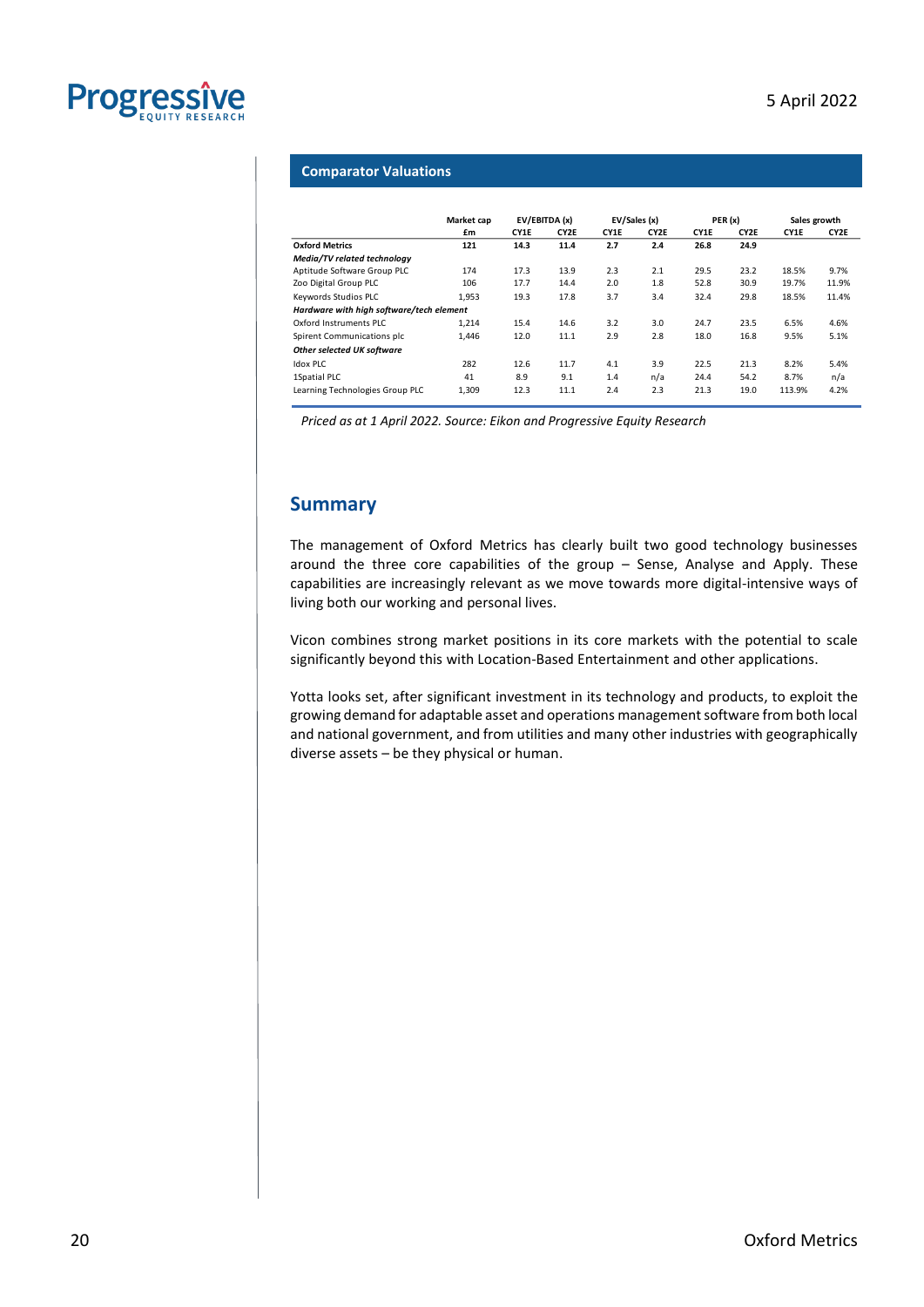

### <span id="page-20-0"></span>**Risks**

#### **Forex**

The main source of forex risk for OM comes from its UK businesses trading with US subsidiaries and with other parties in Europe and Asia. Management attempts to minimize overall currency risk through inter-company trading.

#### **Acquisitions**

The acquisition strategy is discussed elsewhere in this note. Risks with regard to acquisitions are most notably that the company may not be able to find suitable acquisitions at the right price and that the performance of acquisitions may not be as strong as hoped. As noted above, the business does not necessarily require significant acquisitions to grow or achieve its goals.

#### **Technology**

As with any technology company, OM faces the risk that its key technology or technologies may be replaced by more effective or cheaper technologies. However, OM's key technology strengths do not rely on specific deep-tech IP but more on how to extract, analyse and apply the sensed information. As such, although it has a clear bias towards vision-based sensing at present, it is not bound by a particular sensing technology.

#### **Covid**

While the company has clearly been hit by Covid in both its Yotta and Vicon businesses, the pandemic has not changed the long-term outlook for OM.

#### **Global economy**

We regard both the Industrial and Life Sciences revenue streams as well protected from weakness in consumer spending, with the Industrial business, as discussed above, being exposed to general economic cycles. The Entertainment sector is, of course, driven by a consumer end market, but because its products are part of secular changes in the industry, which are themselves in part driven by a desire to cut costs, we do not regard them as particularly exposed to a potential economic downturn. Location-Based Entertainment is an early-stage market and we do not believe that its success or failure will be determined by the state of the economy, although weak consumer spending may mean that the growth is not quite as strong as hoped.

#### **Five-year plan**

Management has been very clear in setting out targets based upon revenues and EBIT margin. While such targets have clear merits, in a set of changing industries they can run counter to the maximisation of shareholder value. While the EBIT target might be seen as some form of constraint on chasing revenues, there are no explicit returns or earnings per share criteria. From our discussions with management, and from their track record of investment and transactions, we believe that management is well aware of this.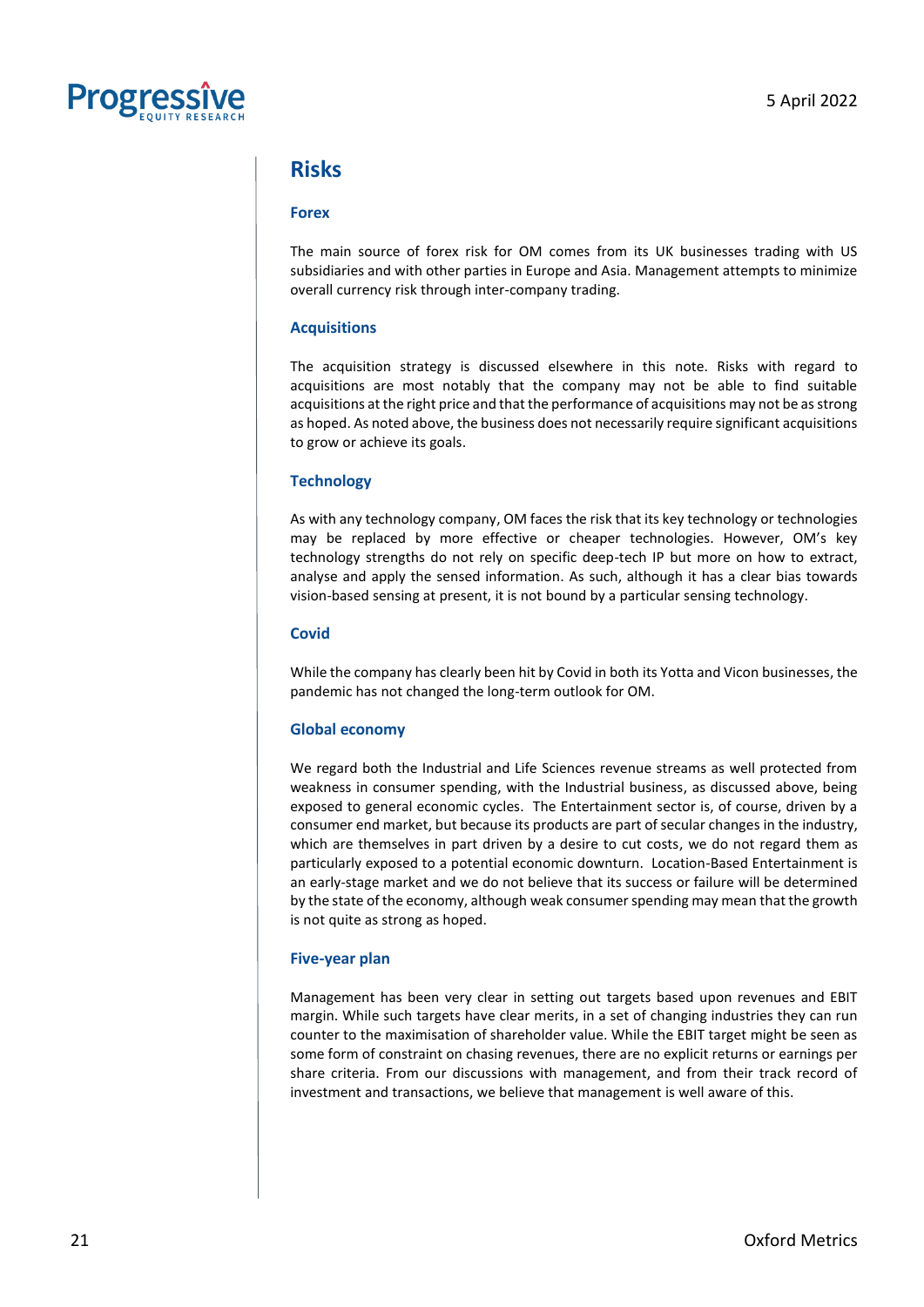

## <span id="page-21-0"></span>**Management**

The top management team of Nick Bolton (CEO) and David Deacon (CFO) have a long record of working together and building businesses. They are supported by Catherine Robertson, company secretary, and a group of Non-Executive Directors that we regard as particularly strong for a company of OM's size. We would not expect such a number of experienced and successful non-execs to join a small-cap business unless they saw significant potential in it.

#### **Executive Directors**

#### **Nick Bolton – CEO**

Nick joined pre-IPO Oxford Metrics in 1995 and spent four years establishing the company's motion capture products in the entertainment market. In 1999, he left to pursue a series of successful product management and marketing roles within international technology businesses, including Micromuse and start-up Lexicle. In 2002, he joined AIM-listed Mediasurface, with responsibility for all the company's marketing activities, and in 2005, returned to lead Oxford Metrics.

#### **David Deacon – CFO**

David joined Oxford Metrics in 2008 as Chief Financial Officer. Before joining, he was CFO of AIM-listed Mediasurface for five years, where he successfully floated the business in 2004 and concluded the disposal of the business in 2008 to Alterian plc. Prior to this, he held senior financial positions with R.L Polk & Co, Wonderware Inc. and Kalamazoo Computer Group plc.

#### **Cathy Robertson – Group Executive Director**

Cathy joined Oxford Metrics in 1985 and was Financial Controller for 10 years. She has over 30 years' experience in law, finance, and administration. Prior to joining the group, Cathy began her career with the UK subsidiary of a US company, working with the founders to establish a thriving electronics business.

#### **Non-Executive Directors**

#### **Naomi Climer CBE**

Naomi joined the board in November 2019, with a successful career in broadcast, media and communications technology. Her career began at the BBC, where she was Director of Technical Operations at ITV Digital, then joining Sony as Director of Professional Services before becoming Vice President of Professional Solutions for Europe and President of Sony Media Cloud Services. Naomi currently holds several non-executive positions and is Trustee and Vice President at the Royal Academy of Engineering.

#### **Roger Parry CBE**

Roger joined the board in June 2016, with an extensive career in the media sector. Roger is currently chairman of YouGov plc, Mobile Streams plc plus a number of private companies. He has held a variety of chairman roles including Johnston Press plc, Future plc and Shakespeare's Globe. Previously he was CEO of Clear Channel International and More Group plc and spent three years with McKinsey, the international consulting firm, and prior to that was a TV and radio journalist with the BBC and ITV.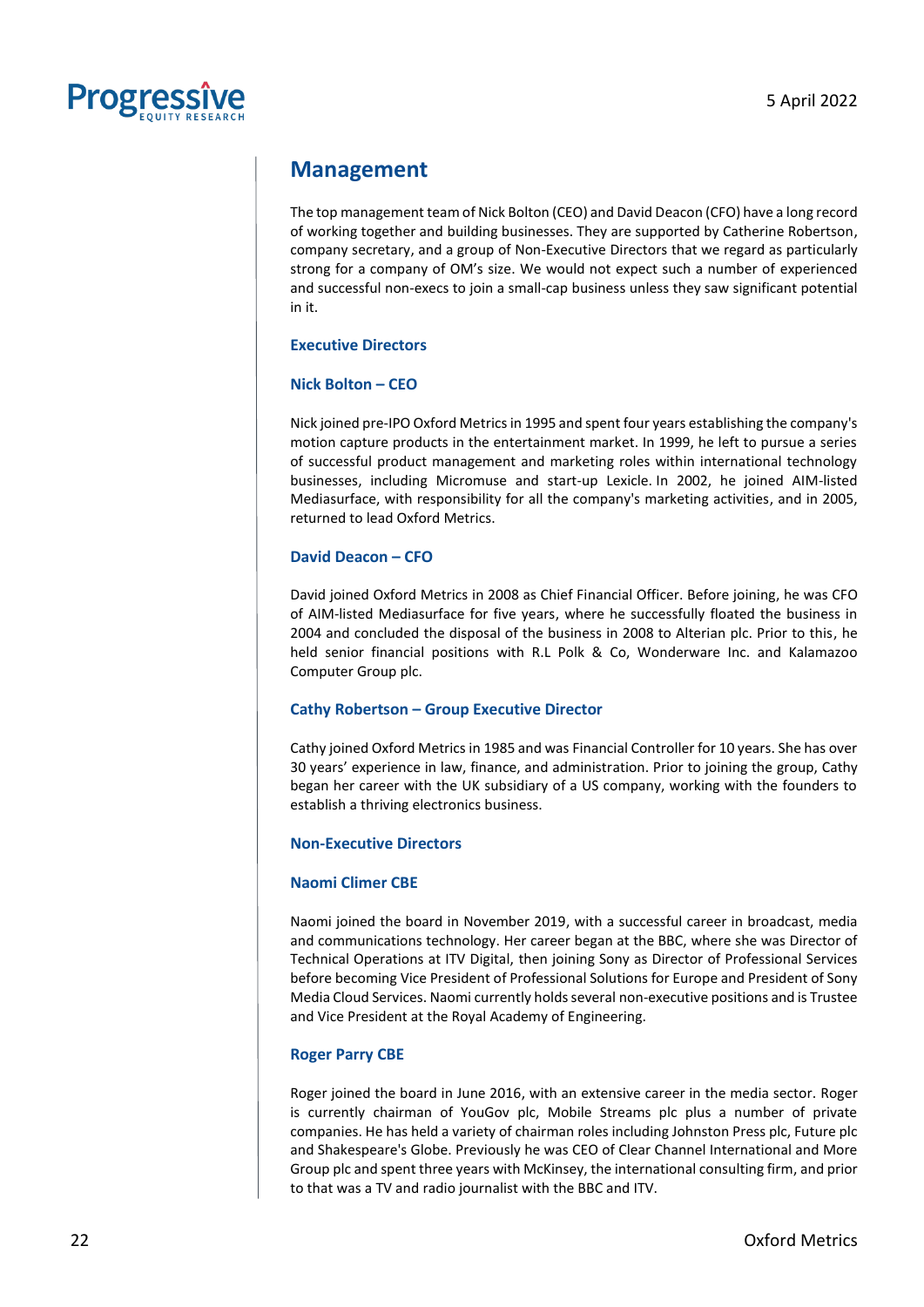

#### **David Quantrell**

David joined the Board in June 2018, with more than 30 years of senior management experience across a range of high-growth global software businesses including HP, Mercury Interactive and McAfee. Most recently, David was Senior Vice President and a member of the Global Management Team at Box, the cloud storage company, where he helped to establish the brand in Europe in a period where the company experienced dramatic growth and a successful IPO.

#### **Paul Taylor**

Paul joined the board in October 2021, with more than 20 years of boardroom experience as an executive and non-executive director. Throughout his career, Paul has remained connected to growth technology businesses and spent a large part of his executive career with AVEVA Group plc, where as CFO he was part of the team that delivered consistently high levels of growth in revenue and profitability both organically and through acquisition.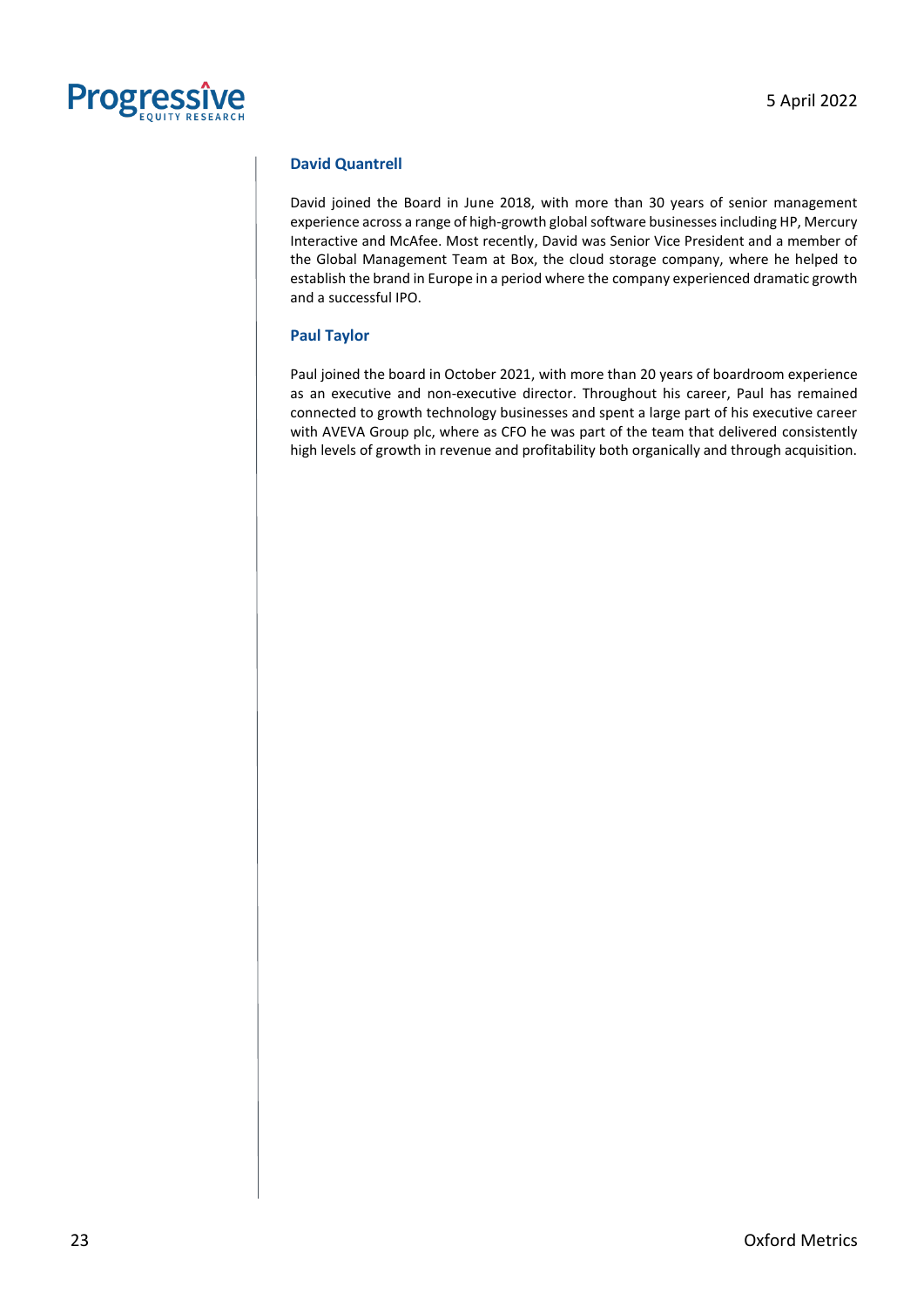

#### **Financial Summary: Oxford Metrics**

#### **Year end: Sep (£m unless shown)**

| <b>PROFIT &amp; LOSS</b>             | 2020    | 2021        | 2022E       | 2023E      | 2024E      |
|--------------------------------------|---------|-------------|-------------|------------|------------|
| Revenue                              | 30.3    | 35.6        | 41.3        | 46.5       | 51.0       |
| Adj EBITDA                           | 5.2     | 6.7         | 8.5         | 9.9        | 11.1       |
| Adj EBIT                             | 4.0     | 5.6         | 7.5         | 8.9        | 10.1       |
| <b>Reported PBT</b>                  | 1.6     | 3.2         | 4.6         | 5.7        | 6.7        |
| Fully Adj PBT                        | 2.6     | 4.8         | 5.1         | 6.3        | 7.2        |
| <b>NOPAT</b>                         | 2.3     | 3.8         | 5.2         | 6.3        | 7.3        |
| Reported EPS (p)                     | 1.3     | 2.3         | 3.3         | 4.1        | 4.8        |
| Fully Adj Dil EPS (p)                | 2.0     | 3.6         | 3.7         | 4.5        | 5.2        |
| Dividend per share (p)               | 1.8     | 2.0         | 2.2         | 2.4        | 2.7        |
| <b>CASH FLOW &amp; BALANCE SHEET</b> | 2020    | 2021        | 2022E       | 2023E      | 2024E      |
| Operating cash flow                  | 2.5     | 13.3        | 3.0         | 8.8        | 9.8        |
| Free Cash flow                       | (0.6)   | 9.9         | (0.6)       | 5.2        | 6.1        |
| FCF per share (p)                    | (0.5)   | 7.8         | (0.4)       | 4.1        | 4.8        |
| Acquisitions                         | (0.1)   | (1.1)       | 0.0         | 0.0        | 0.0        |
| Disposals                            | 0.0     | 0.0         | 0.0         | 0.0        | 0.0        |
| Shares issued                        | 0.3     | 0.7         | 0.0         | 0.0        | 0.0        |
| Net cash flow                        | (2.7)   | 7.2         | (3.1)       | 2.4        | 3.1        |
| Overdrafts / borrowings              | (2.3)   | (2.1)       | (1.6)       | (1.1)      | (0.6)      |
| Cash & equivalents                   | 14.9    | 23.0        | 19.4        | 21.3       | 23.9       |
| Net (Debt)/Cash                      | 12.6    | 20.8        | 17.7        | 20.1       | 23.2       |
| <b>NAV AND RETURNS</b>               | 2020    | 2021        | 2022E       | 2023E      | 2024E      |
| Net asset value                      | 30.7    | 32.4        | 34.1        | 36.5       | 39.5       |
| NAV/share (p)                        | 24.4    | 25.8        | 27.1        | 29.0       | 31.5       |
| Net Tangible Asset Value             | 18.2    | 18.9        | 20.6        | 23.4       | 27.0       |
| NTAV/share (p)                       | 14.5    | 15.0        | 16.4        | 18.6       | 21.5       |
| Average equity                       | 31.0    | 31.6        | 33.3        | 35.3       | 38.0       |
| Post-tax ROE (%)                     | 7.0%    | 11.8%       | 15.3%       | 17.7%      | 18.9%      |
| <b>METRICS</b>                       | 2020    | 2021        | 2022E       | 2023E      | 2024E      |
| Revenue growth                       | (14.3%) | 17.6%       | 16.0%       | 12.5%      | 9.8%       |
| Adj EBITDA growth                    | (31.3%) | 27.6%       | 27.9%       | 16.3%      | 11.6%      |
| Adj EBIT growth                      | (51.1%) | 41.0%       | 33.2%       | 18.5%      | 12.9%      |
| Adj PBT growth                       | (53.2%) | 87.4%       | 7.0%        | 22.2%      | 15.2%      |
| Adj EPS growth                       | (48.2%) | 76.2%       | 4.1%        | 22.0%      | 15.0%      |
| Dividend growth                      | 0.0%    | $-11.1\%$ - | $-10.0\%$ - | $-9.1\%$ - | _- 10.4%_- |
| Adj EBIT margins                     | 8.8%    | 15.8%       | 18.2%       | 19.2%      | 19.7%      |
| <b>VALUATION</b>                     | 2020    | 2021        | 2022E       | 2023E      | 2024E      |
| EV/Sales (x)                         | 3.3     | 2.8         | 2.4         | 2.2        | 2.0        |
| EV/EBITDA (x)                        | 19.4    | 15.2        | 11.9        | 10.2       | 9.1        |
| EV/NOPAT (x)                         | 44.9    | 26.4        | 19.6        | 16.0       | 13.9       |
| PER(x)                               | 48.0    | 27.2        | 26.2        | 21.5       | 18.7       |
| Dividend yield                       | 1.9%    | 2.1%        | 2.3%        | 2.5%       | 2.7%       |
| FCF yield                            | (0.5%)  | 8.1%        | (0.5%)      | 4.2%       | 5.0%       |

*Source: Company information and Progressive Equity Research estimates*